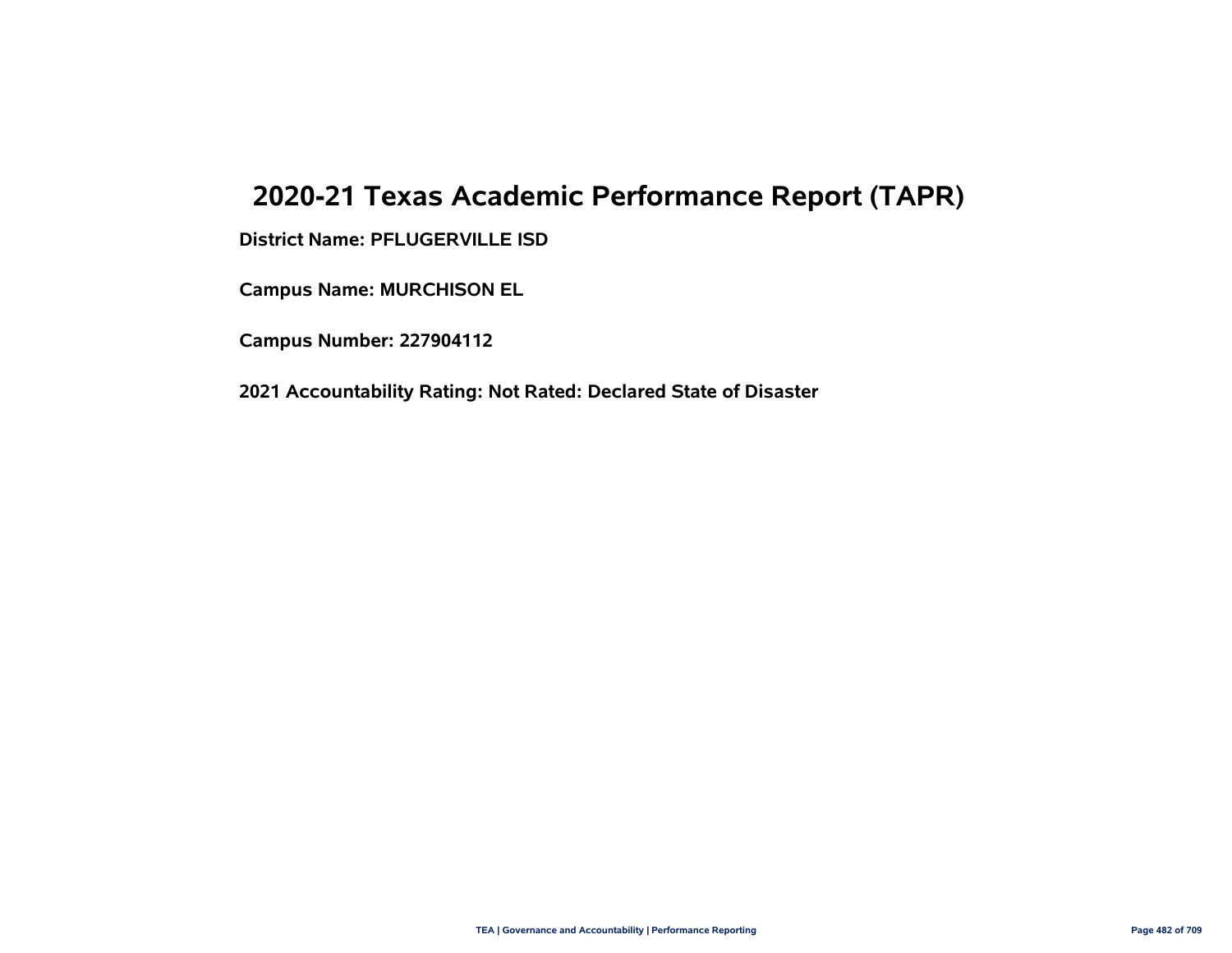**This page is intentionally blank.**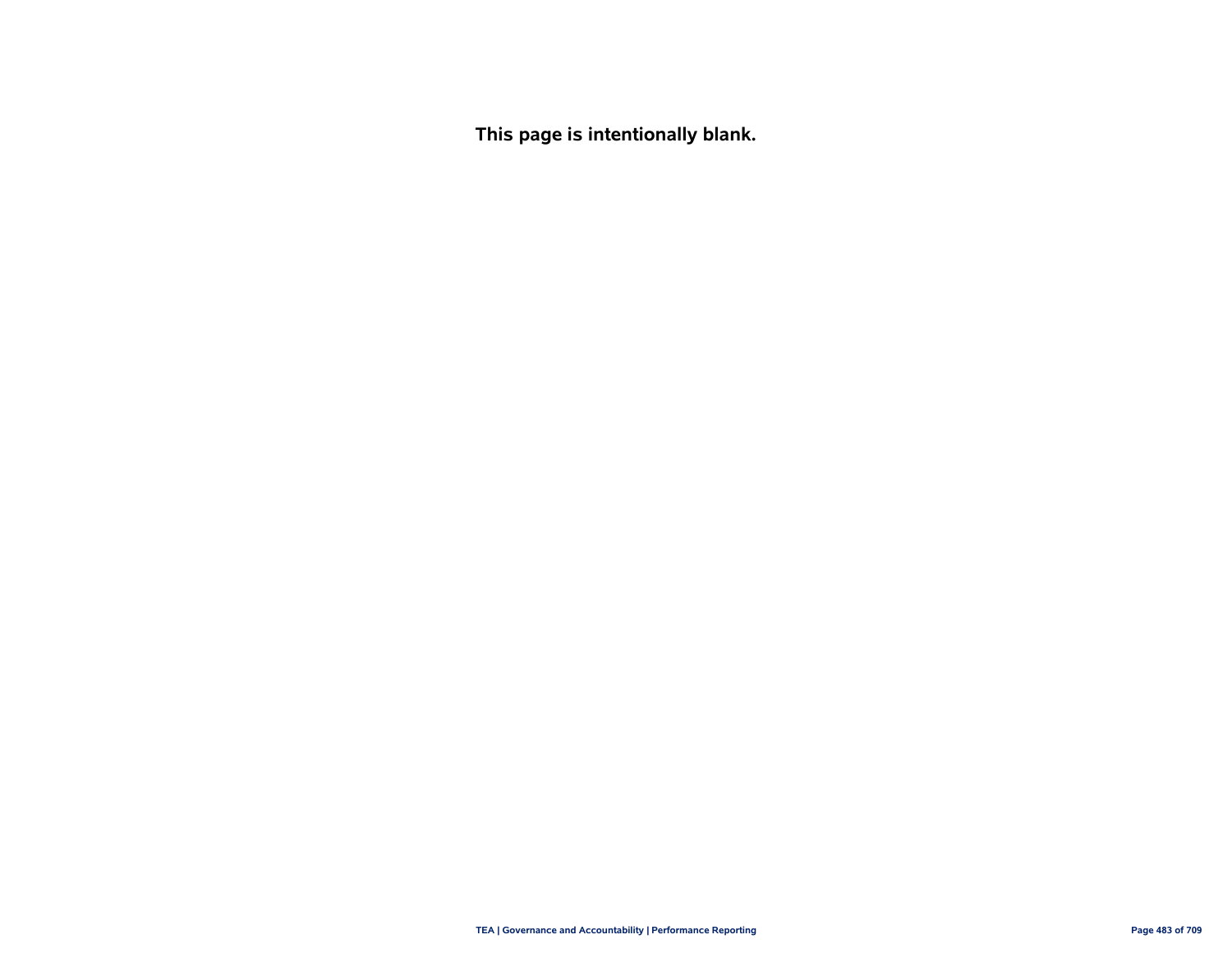|                                       |               |     |     |     |                                                                         |     |     |                          |         |                | Two         |                |                          |                                  | Non-  |      | EB/EL<br>(Current                                                                                                                     |
|---------------------------------------|---------------|-----|-----|-----|-------------------------------------------------------------------------|-----|-----|--------------------------|---------|----------------|-------------|----------------|--------------------------|----------------------------------|-------|------|---------------------------------------------------------------------------------------------------------------------------------------|
|                                       |               |     |     |     |                                                                         |     |     |                          |         |                | or          | <b>Special</b> |                          | <b>Special Continu- Continu-</b> |       |      | $\&$                                                                                                                                  |
|                                       | <b>School</b> |     |     |     | <b>African</b>                                                          |     |     | <b>American</b>          |         | Pacific        | <b>More</b> | Ed             | Ed                       | ously                            | ously | Econ | Year State District Campus American Hispanic White Indian Asian Islander Races (Current) (Former) Enrolled Enrolled Disady Monitored) |
|                                       |               |     |     |     | STAAR Performance Rates by Tested Grade, Subject, and Performance Level |     |     |                          |         |                |             |                |                          |                                  |       |      |                                                                                                                                       |
| <b>Grade 3 Reading</b>                |               |     |     |     |                                                                         |     |     |                          |         |                |             |                |                          |                                  |       |      |                                                                                                                                       |
| At Approaches Grade Level or<br>Above | 2021          | 67% | 71% | 78% | 70%                                                                     | 81% | 77% | $\overline{a}$           | 67%     |                | $*100\%$    | 50%            | $\ast$                   | 81%                              | 63%   | 62%  | 62%                                                                                                                                   |
|                                       | 2019          | 76% | 78% | 91% | 91%                                                                     | 91% | 92% |                          | 82%     | $\ast$         | 100%        | 67%            | $\ast$                   | 93%                              | 85%   | 96%  | 91%                                                                                                                                   |
| At Meets Grade Level or Above         | 2021          | 39% | 43% | 58% | 40%                                                                     | 58% | 65% |                          | 44%     | $\ast$         | 63%         | 40%            | $\ast$                   | 63%                              | 31%   | 38%  | 38%                                                                                                                                   |
|                                       | 2019          | 45% | 48% | 71% | 36%                                                                     | 75% | 74% |                          | 64%     | $\ast$         | 100%        | 50%            | $\ast$                   | 75%                              | 58%   | 52%  | 64%                                                                                                                                   |
| At Masters Grade Level                | 2021          | 19% | 22% | 35% | 20%                                                                     | 27% | 47% |                          | 22%     | $\ast$         | 38%         | 20%            | $\ast$                   | 38%                              | 19%   | 23%  | 8%                                                                                                                                    |
|                                       | 2019          | 27% | 30% | 52% | 27%                                                                     | 52% | 58% |                          | 45%     | $\ast$         | 60%         | 33%            | $\ast$                   | 54%                              | 45%   | 35%  | 45%                                                                                                                                   |
| <b>Grade 3 Mathematics</b>            |               |     |     |     |                                                                         |     |     |                          |         |                |             |                |                          |                                  |       |      |                                                                                                                                       |
| At Approaches Grade Level or<br>Above | 2021          | 62% | 63% | 82% | 55%                                                                     | 73% | 93% | $\overline{\phantom{a}}$ | 78%     | $\ast$         | 88%         | 64%            | $\ast$                   | 85%                              | 65%   | 57%  | 69%                                                                                                                                   |
|                                       | 2019          | 79% | 79% | 91% | 91%                                                                     | 89% | 91% |                          | $-100%$ | $\ast$         | 100%        | 50%            | $\ast$                   | 90%                              | 94%   | 87%  | 91%                                                                                                                                   |
| At Meets Grade Level or Above         | 2021          | 31% | 31% | 52% | 45%                                                                     | 50% | 53% |                          | 67%     | $\ast$         | 50%         | 36%            | $\ast$                   | 59%                              | 18%   | 29%  | 38%                                                                                                                                   |
|                                       | 2019          | 49% | 47% | 69% | 45%                                                                     | 70% | 73% |                          | 64%     | $\ast$         | 80%         | 50%            | $\ast$                   | 72%                              | 58%   | 52%  | 55%                                                                                                                                   |
| At Masters Grade Level                | 2021          | 14% | 14% | 24% | 0%                                                                      | 15% | 33% |                          | 33%     | $\ast$         | 38%         | 9%             | $\ast$                   | 28%                              | 6%    | 7%   | 8%                                                                                                                                    |
|                                       | 2019          | 25% | 24% | 43% | 27%                                                                     | 41% | 47% |                          | 55%     | $\ast$         | 20%         | 50%            | $\ast$                   | 44%                              | 39%   | 35%  | 55%                                                                                                                                   |
| <b>Grade 4 Reading</b>                |               |     |     |     |                                                                         |     |     |                          |         |                |             |                |                          |                                  |       |      |                                                                                                                                       |
| At Approaches Grade Level or<br>Above | 2021          | 63% | 60% | 80% | 60%                                                                     | 93% | 80% | الد                      | 79%     |                | 60%         | 67%            | $\sim$                   | 80%                              | 83%   | 73%  | 80%                                                                                                                                   |
|                                       | 2019          | 75% | 76% | 95% | 83%                                                                     | 95% | 96% |                          | $-100%$ | $\ast$         | 100%        | 29%            | $\ast$                   | 95%                              | 95%   | 88%  | 83%                                                                                                                                   |
| At Meets Grade Level or Above         | 2021          | 36% | 35% | 58% | 40%                                                                     | 52% | 70% |                          | 58%     |                | 30%         | 56%            | $\overline{\phantom{a}}$ | 58%                              | 57%   | 47%  | 55%                                                                                                                                   |
|                                       | 2019          | 44% | 46% | 74% | 50%                                                                     | 70% | 78% |                          | 88%     | $\ast$         | 80%         | 29%            | $\ast$                   | 74%                              | 73%   | 50%  | 67%                                                                                                                                   |
| At Masters Grade Level                | 2021          | 17% | 17% | 36% | 20%                                                                     | 37% | 43% |                          | 42%     | $\overline{a}$ | 0%          | 33%            | $\overline{\phantom{a}}$ | 42%                              | 17%   | 20%  | 35%                                                                                                                                   |
|                                       | 2019          | 22% | 24% | 51% | 33%                                                                     | 46% | 56% |                          | 63%     | $\ast$         | 60%         | 14%            | $\ast$                   | 54%                              | 43%   | 19%  | 0%                                                                                                                                    |
| <b>Grade 4 Mathematics</b>            |               |     |     |     |                                                                         |     |     |                          |         |                |             |                |                          |                                  |       |      |                                                                                                                                       |
| At Approaches Grade Level or<br>Above | 2021          | 59% | 57% | 81% | 80%                                                                     | 86% | 85% |                          | 84%     |                | 50%         | 70%            | $\blacksquare$           | 82%                              | 78%   | 73%  | 81%                                                                                                                                   |
|                                       | 2019          | 75% | 75% | 96% | 92%                                                                     | 95% | 96% |                          | $-100%$ | $\ast$         | 100%        | 57%            | $\ast$                   | 95%                              | 97%   | 94%  | 100%                                                                                                                                  |
| At Meets Grade Level or Above         | 2021          | 36% | 34% | 64% | 40%                                                                     | 64% | 72% |                          | 68%     |                | 30%         | 60%            | $\overline{\phantom{a}}$ | 68%                              | 48%   | 47%  | 52%                                                                                                                                   |
|                                       | 2019          | 48% | 48% | 75% | 42%                                                                     | 76% | 80% |                          | 88%     | $\ast$         | 80%         | 14%            | $\ast$                   | 77%                              | 73%   | 56%  | 67%                                                                                                                                   |
| At Masters Grade Level                | 2021          | 21% | 20% | 44% | 0%                                                                      | 46% | 52% |                          | 58%     |                | 0%          | 50%            | $\frac{1}{2}$            | 51%                              | 22%   | 27%  | 38%                                                                                                                                   |
|                                       | 2019          | 28% | 30% | 60% | 42%                                                                     | 51% | 69% |                          | 75%     |                | 60%         | 14%            | $\ast$                   | 65%                              | 49%   | 25%  | 50%                                                                                                                                   |
| <b>Grade 4 Writing</b>                |               |     |     |     |                                                                         |     |     |                          |         |                |             |                |                          |                                  |       |      |                                                                                                                                       |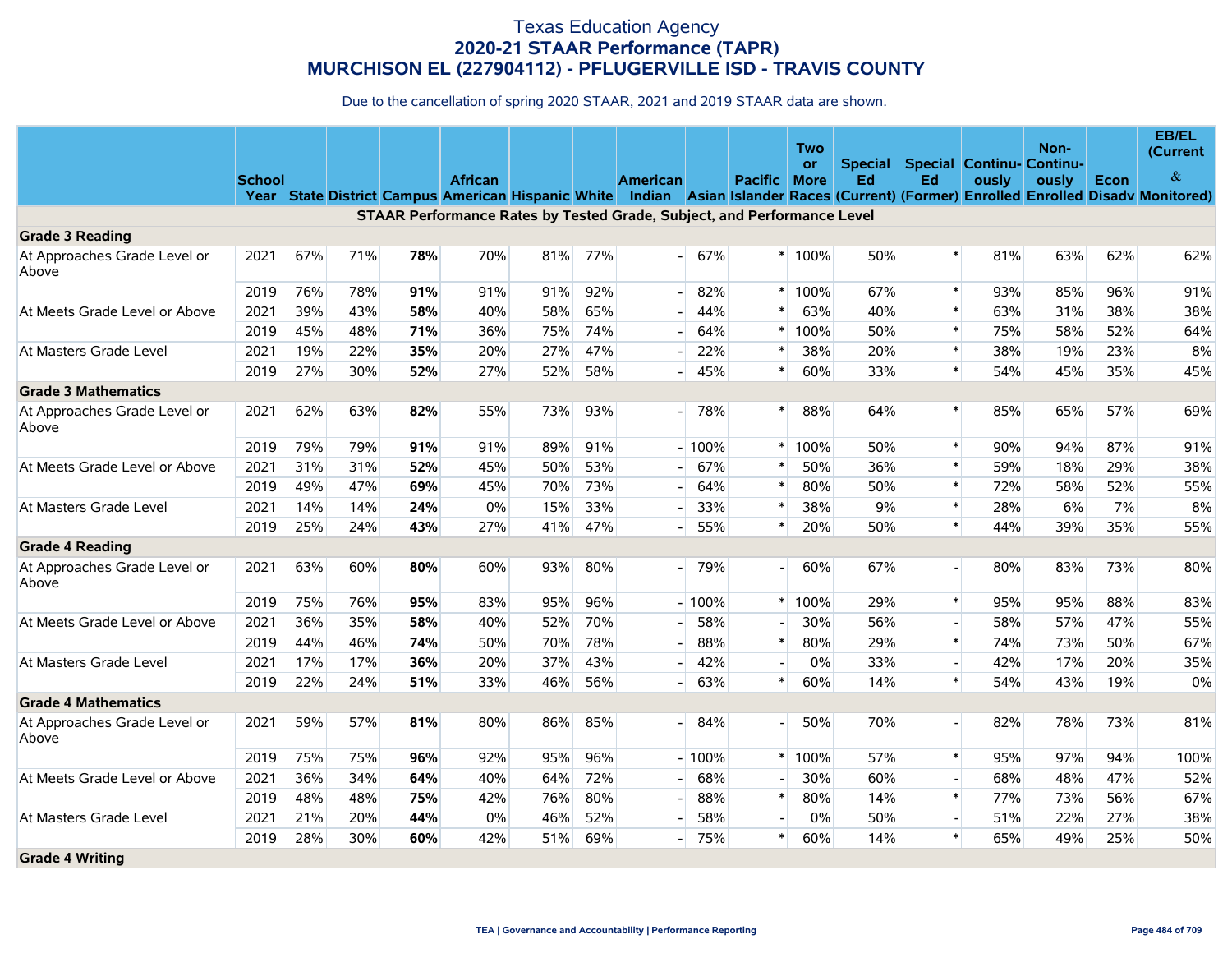|                                       |               |     |     |     |                                                      |     |      |                          |          |                          | Two<br>or   |           |                          | Special Special Continu- Continu- | Non-  |      | EB/EL<br>(Current                                                                  |
|---------------------------------------|---------------|-----|-----|-----|------------------------------------------------------|-----|------|--------------------------|----------|--------------------------|-------------|-----------|--------------------------|-----------------------------------|-------|------|------------------------------------------------------------------------------------|
|                                       | <b>School</b> |     |     |     | <b>African</b>                                       |     |      | <b>American</b>          |          | <b>Pacific</b>           | <b>More</b> | <b>Ed</b> | Ed                       | ously                             | ously | Econ | $\&$                                                                               |
|                                       | Year          |     |     |     | <b>State District Campus American Hispanic White</b> |     |      |                          |          |                          |             |           |                          |                                   |       |      | Indian Asian Islander Races (Current) (Former) Enrolled Enrolled Disady Monitored) |
| At Approaches Grade Level or<br>Above | 2021          | 53% | 53% | 77% | 80%                                                  | 81% | 78%  |                          | 83%      |                          | 44%         | 75%       |                          | 79%                               | 68%   | 64%  | 79%                                                                                |
|                                       | 2019          | 67% | 69% | 87% | 67%                                                  | 89% | 89%  |                          | $-100%$  | $\ast$                   | 80%         | 43%       | $\ast$                   | 86%                               | 89%   | 56%  | 83%                                                                                |
| At Meets Grade Level or Above         | 2021          | 27% | 28% | 58% | 40%                                                  | 59% | 56%  |                          | 83%      |                          | 22%         | 63%       | $\sim$                   | 61%                               | 45%   | 43%  | 63%                                                                                |
|                                       | 2019          | 35% | 40% | 59% | 33%                                                  | 54% | 64%  |                          | 75%      | $\ast$                   | 80%         | 29%       | $\ast$                   | 60%                               | 57%   | 38%  | 17%                                                                                |
| At Masters Grade Level                | 2021          | 8%  | 7%  | 16% | $0\%$                                                | 15% | 20%  |                          | 22%      | $\overline{\phantom{a}}$ | 0%          | 13%       | $\overline{\phantom{a}}$ | 21%                               | 0%    | 14%  | 5%                                                                                 |
|                                       | 2019          | 11% | 14% | 18% | 8%                                                   | 11% | 22%  |                          | 38%      | $\ast$                   | 20%         | $0\%$     | $\pmb{\ast}$             | 19%                               | 16%   | 6%   | 0%                                                                                 |
| Grade 5 Reading+                      |               |     |     |     |                                                      |     |      |                          |          |                          |             |           |                          |                                   |       |      |                                                                                    |
| At Approaches Grade Level or<br>Above | 2021          | 73% | 74% | 90% | 78%                                                  | 83% | 95%  |                          | $-100%$  | $\ast$                   | 80%         | $\ast$    | $\ast$                   | 90%                               | 91%   | 86%  | 100%                                                                               |
|                                       | 2019          | 86% | 89% | 97% | 86%                                                  | 94% | 100% |                          | $*100%$  |                          | 100%        | 56%       | $\ast$                   | 97%                               | 95%   | 87%  | 100%                                                                               |
| At Meets Grade Level or Above         | 2021          | 46% | 49% | 77% | 56%                                                  | 69% | 83%  |                          | 91%      | $\ast$                   | 80%         | $\ast$    | $\ast$                   | 76%                               | 79%   | 81%  | 91%                                                                                |
|                                       | 2019          | 54% | 58% | 75% | 45%                                                  | 74% | 81%  | $\ast$                   | 67%      |                          | 100%        | 11%       | $\ast$                   | 76%                               | 71%   | 60%  | 88%                                                                                |
| At Masters Grade Level                | 2021          | 30% | 31% | 60% | 22%                                                  | 49% | 72%  |                          | 64%      | $\ast$                   | 60%         | $\ast$    | $\ast$                   | 59%                               | 61%   | 57%  | 55%                                                                                |
|                                       | 2019          | 29% | 31% | 49% | 32%                                                  | 51% | 53%  | $\ast$                   | 56%      |                          | 46%         | 0%        | $\ast$                   | 48%                               | 53%   | 33%  | 38%                                                                                |
| <b>Grade 5 Mathematics+</b>           |               |     |     |     |                                                      |     |      |                          |          |                          |             |           |                          |                                   |       |      |                                                                                    |
| At Approaches Grade Level or<br>Above | 2021          | 70% | 68% | 89% | 78%                                                  | 83% | 95%  |                          | $-100%$  | $\ast$                   | 80%         | $\ast$    | $\ast$                   | 93%                               | 79%   | 90%  | 100%                                                                               |
|                                       | 2019          | 90% | 92% | 97% | 91%                                                  | 97% | 99%  |                          | * 100%   | $\overline{\phantom{0}}$ | 100%        | 78%       | $\ast$                   | 97%                               | 97%   | 93%  | 100%                                                                               |
| At Meets Grade Level or Above         | 2021          | 44% | 43% | 76% | 44%                                                  | 67% | 85%  |                          | 91%      | $\ast$                   | 80%         | $\ast$    | $\ast$                   | 80%                               | 67%   | 71%  | 91%                                                                                |
|                                       | 2019          | 58% | 59% | 81% | 50%                                                  | 86% | 86%  |                          | $*100\%$ |                          | 77%         | 11%       | $\pmb{\ast}$             | 83%                               | 74%   | 67%  | 88%                                                                                |
| At Masters Grade Level                | 2021          | 25% | 25% | 55% | 33%                                                  | 36% | 69%  |                          | 64%      | $\ast$                   | 40%         | $\ast$    | $\pmb{\ast}$             | 57%                               | 48%   | 43%  | 64%                                                                                |
|                                       | 2019          | 36% | 37% | 64% | 27%                                                  | 60% | 75%  | $\ast$                   | 67%      | $\blacksquare$           | 69%         | $0\%$     | $\ast$                   | 66%                               | 58%   | 53%  | 63%                                                                                |
| <b>Grade 5 Science</b>                |               |     |     |     |                                                      |     |      |                          |          |                          |             |           |                          |                                   |       |      |                                                                                    |
| At Approaches Grade Level or<br>Above | 2021          | 62% | 63% | 90% | 89%                                                  | 83% | 93%  |                          | $-100%$  | $\ast$                   | 80%         |           | $\ast$                   | 91%                               | 88%   | 90%  | 100%                                                                               |
|                                       | 2019          | 75% | 75% | 91% | 68%                                                  | 89% | 99%  | $\ast$                   | 89%      |                          | 100%        | 33%       | $\ast$                   | 92%                               | 89%   | 80%  | 88%                                                                                |
| At Meets Grade Level or Above         | 2021          | 31% | 32% | 65% | 44%                                                  | 47% | 82%  |                          | 55%      | $\ast$                   | 60%         | $\ast$    | $\ast$                   | 67%                               | 58%   | 43%  | 55%                                                                                |
|                                       | 2019          | 49% | 48% | 77% | 41%                                                  | 69% | 90%  |                          | 78%      |                          | 92%         | 22%       | $\ast$                   | 78%                               | 76%   | 53%  | 75%                                                                                |
| At Masters Grade Level                | 2021          | 13% | 13% | 37% | 11%                                                  | 25% | 50%  |                          | 27%      | $\ast$                   | 40%         | $\ast$    | $\pmb{\ast}$             | 37%                               | 36%   | 29%  | 27%                                                                                |
|                                       | 2019          | 24% | 23% | 52% | 18%                                                  | 40% | 66%  |                          | 44%      |                          | 62%         | $0\%$     | $\ast$                   | 50%                               | 57%   | 33%  | 63%                                                                                |
| <b>All Grades All Subjects</b>        |               |     |     |     |                                                      |     |      |                          |          |                          |             |           |                          |                                   |       |      |                                                                                    |
| At Approaches Grade Level or<br>Above | 2021          | 67% | 66% | 84% | 73%                                                  | 83% | 88%  | $\overline{\phantom{a}}$ | 86%      | 80%                      | 70%         | 62%       | 100%                     | 85%                               | 79%   | 77%  | 82%                                                                                |
|                                       | 2019          | 78% | 78% | 93% | 83%                                                  | 92% | 96%  | $\pmb{\ast}$             | 96%      | 100%                     | 98%         | 52%       | 93%                      | 94%                               | 93%   | 86%  | 92%                                                                                |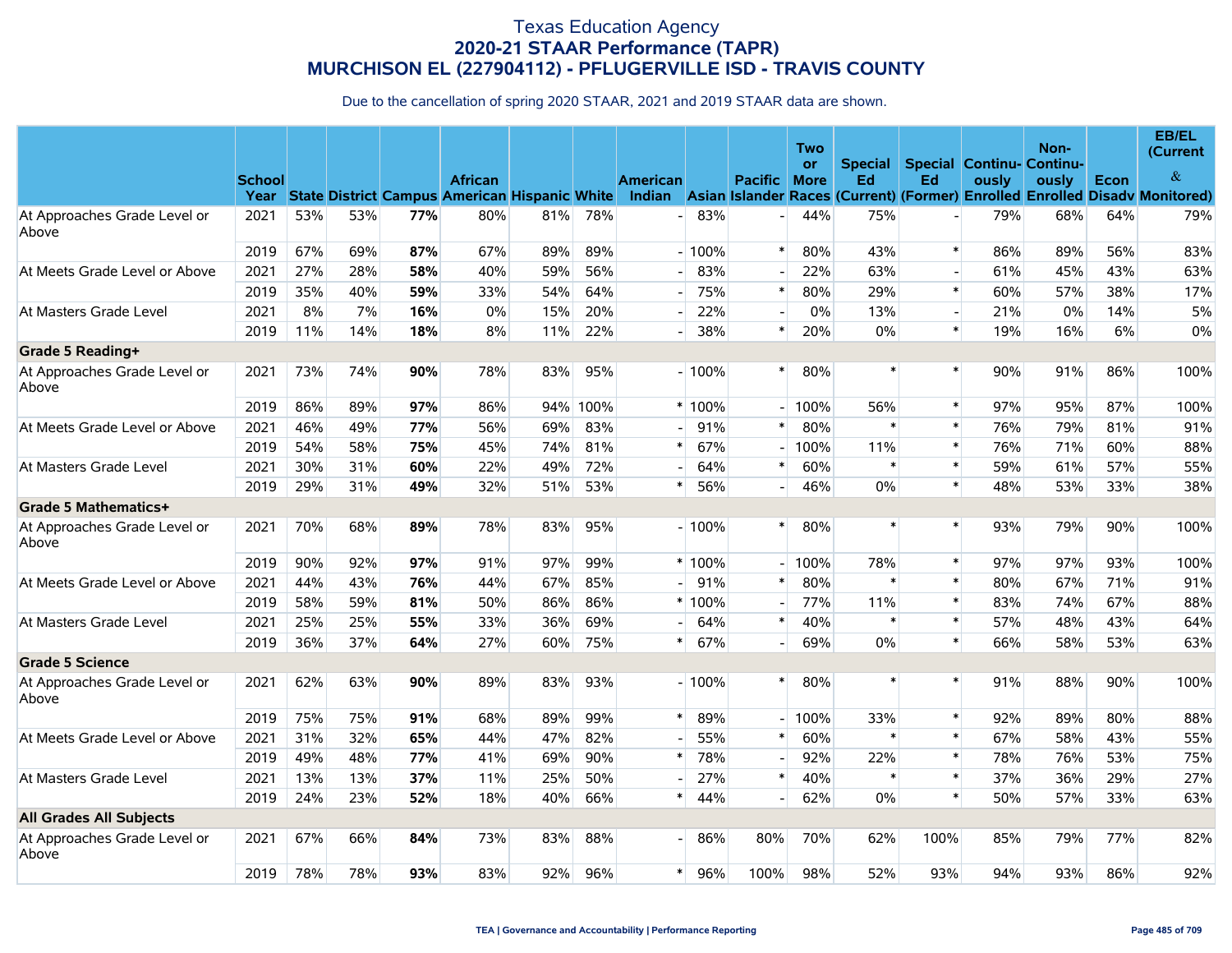|                                       |                       |     |     |     |                                                                        |     |     |                          |         |                | <b>Two</b>               |                 |                |                                           | Non-  |      | EB/EL<br>(Current                                                                          |
|---------------------------------------|-----------------------|-----|-----|-----|------------------------------------------------------------------------|-----|-----|--------------------------|---------|----------------|--------------------------|-----------------|----------------|-------------------------------------------|-------|------|--------------------------------------------------------------------------------------------|
|                                       | <b>School</b><br>Year |     |     |     | <b>African</b><br><b>State District Campus American Hispanic White</b> |     |     | <b>American</b>          |         | <b>Pacific</b> | <b>or</b><br><b>More</b> | Special  <br>Ed | Ed             | <b>Special Continu- Continu-</b><br>ously | ously | Econ | $\&$<br>Indian Asian Islander Races (Current) (Former) Enrolled Enrolled Disady Monitored) |
| At Meets Grade Level or Above         | 2021                  | 41% | 41% | 64% | 44%                                                                    | 59% | 72% | $\overline{\phantom{a}}$ | 70%     | 0%             | 47%                      | 45%             | 82%            | 67%                                       | 55%   | 52%  | 59%                                                                                        |
|                                       | 2019                  | 50% | 51% | 73% | 44%                                                                    | 72% | 79% |                          | 77%     | 60%            | 88%                      | 25%             | 63%            | 75%                                       | 68%   | 53%  | 66%                                                                                        |
| At Masters Grade Level                | 2021                  | 18% | 17% | 39% | 14%                                                                    | 32% | 50% |                          | 42%     | 0%             | 22%                      | 25%             | 64%            | 42%                                       | 31%   | 30%  | 29%                                                                                        |
|                                       | 2019                  | 24% | 25% | 49% | 27%                                                                    | 44% | 56% | $\ast$                   | 55%     | 0%             | 53%                      | 12%             | 44%            | 51%                                       | 45%   | 30%  | 42%                                                                                        |
| <b>All Grades ELA/Reading</b>         |                       |     |     |     |                                                                        |     |     |                          |         |                |                          |                 |                |                                           |       |      |                                                                                            |
| At Approaches Grade Level or<br>Above | 2021                  | 68% | 68% | 83% | 71%                                                                    | 85% | 85% | $\overline{a}$           | 82%     | $\ast$         | 78%                      | 57%             | $\ast$         | 84%                                       | 82%   | 76%  | 80%                                                                                        |
|                                       | 2019                  | 75% | 77% | 94% | 87%                                                                    | 93% | 96% | $\ast$                   | 93%     | $\ast$         | 100%                     | 50%             | 90%            | 95%                                       | 92%   | 91%  | 92%                                                                                        |
| At Meets Grade Level or Above         | 2021                  | 45% | 44% | 65% | 46%                                                                    | 60% | 74% |                          | 64%     | $\ast$         | 52%                      | 43%             | $\ast$         | 66%                                       | 61%   | 59%  | 59%                                                                                        |
|                                       | 2019                  | 48% | 51% | 73% | 44%                                                                    | 73% | 78% | $\ast$                   | 71%     | $\ast$         | 96%                      | 27%             | 80%            | 75%                                       | 68%   | 54%  | 72%                                                                                        |
| At Masters Grade Level                | 2021                  | 18% | 18% | 45% | 21%                                                                    | 39% | 56% |                          | 44%     |                | 26%                      | 26%             | $\ast$         | 47%                                       | 38%   | 37%  | 32%                                                                                        |
|                                       | 2019                  | 21% | 22% | 51% | 31%                                                                    | 50% | 55% | $\ast$                   | 54%     | $\ast$         | 52%                      | 14%             | 60%            | 52%                                       | 47%   | 30%  | 32%                                                                                        |
| <b>All Grades Mathematics</b>         |                       |     |     |     |                                                                        |     |     |                          |         |                |                          |                 |                |                                           |       |      |                                                                                            |
| At Approaches Grade Level or<br>Above | 2021                  | 66% | 62% | 84% | 68%                                                                    | 81% | 91% | $\overline{a}$           | 87%     | $\ast$         | 70%                      | 64%             | $\ast$         | 87%                                       | 75%   | 76%  | 82%                                                                                        |
|                                       | 2019                  | 82% | 81% | 95% | 91%                                                                    | 93% | 95% |                          | $*100%$ | $\ast$         | 100%                     | 64%             | 90%            | 94%                                       | 96%   | 91%  | 96%                                                                                        |
| At Meets Grade Level or Above         | 2021                  | 37% | 34% | 65% | 44%                                                                    | 61% | 72% |                          | 74%     |                | 48%                      | 44%             | $\ast$         | 69%                                       | 49%   | 52%  | 58%                                                                                        |
|                                       | 2019                  | 52% | 50% | 75% | 47%                                                                    | 77% | 80% |                          | 82%     | $\ast$         | 78%                      | 23%             | 60%            | 78%                                       | 69%   | 57%  | 68%                                                                                        |
| At Masters Grade Level                | 2021                  | 18% | 14% | 42% | 12%                                                                    | 33% | 53% |                          | 54%     |                | 22%                      | 28%             | $\ast$         | 46%                                       | 30%   | 28%  | 36%                                                                                        |
|                                       | 2019                  | 26% | 26% | 56% | 31%                                                                    | 50% | 64% | $\ast$                   | 64%     | $\ast$         | 57%                      | 18%             | 50%            | 58%                                       | 49%   | 37%  | 56%                                                                                        |
| <b>All Grades Writing</b>             |                       |     |     |     |                                                                        |     |     |                          |         |                |                          |                 |                |                                           |       |      |                                                                                            |
| At Approaches Grade Level or<br>Above | 2021                  | 58% | 57% | 77% | 80%                                                                    | 81% | 78% |                          | 83%     |                | 44%                      | 75%             |                | 79%                                       | 68%   | 64%  | 79%                                                                                        |
|                                       | 2019                  | 68% | 67% | 87% | 67%                                                                    | 89% | 89% |                          | $-100%$ | $\ast$         | 80%                      | 43%             | $\ast$         | 86%                                       | 89%   | 56%  | 83%                                                                                        |
| At Meets Grade Level or Above         | 2021                  | 30% | 29% | 58% | 40%                                                                    | 59% | 56% |                          | 83%     |                | 22%                      | 63%             | $\overline{a}$ | 61%                                       | 45%   | 43%  | 63%                                                                                        |
|                                       | 2019                  | 38% | 38% | 59% | 33%                                                                    | 54% | 64% |                          | 75%     | $\ast$         | 80%                      | 29%             | $\ast$         | 60%                                       | 57%   | 38%  | 17%                                                                                        |
| At Masters Grade Level                | 2021                  | 9%  | 8%  | 16% | 0%                                                                     | 15% | 20% |                          | 22%     |                | 0%                       | 13%             | $\sim$         | 21%                                       | 0%    | 14%  | 5%                                                                                         |
|                                       | 2019                  | 14% | 14% | 18% | 8%                                                                     | 11% | 22% |                          | 38%     | $\ast$         | 20%                      | $0\%$           | $\ast$         | 19%                                       | 16%   | 6%   | 0%                                                                                         |
| <b>All Grades Science</b>             |                       |     |     |     |                                                                        |     |     |                          |         |                |                          |                 |                |                                           |       |      |                                                                                            |
| At Approaches Grade Level or<br>Above | 2021                  | 71% | 71% | 90% | 89%                                                                    | 83% | 93% |                          | $-100%$ | $\ast$         | 80%                      | $\ast$          | $\ast$         | 91%                                       | 88%   | 90%  | 100%                                                                                       |
|                                       | 2019                  | 81% | 83% | 91% | 68%                                                                    | 89% | 99% | $\ast$                   | 89%     |                | 100%                     | 33%             | $\ast$         | 92%                                       | 89%   | 80%  | 88%                                                                                        |
| At Meets Grade Level or Above         | 2021                  | 44% | 44% | 65% | 44%                                                                    | 47% | 82% |                          | 55%     | $\ast$         | 60%                      | $\pmb{\ast}$    | $\ast$         | 67%                                       | 58%   | 43%  | 55%                                                                                        |
|                                       | 2019                  | 54% | 58% | 77% | 41%                                                                    | 69% | 90% | $\ast$                   | 78%     |                | 92%                      | 22%             | $\ast$         | 78%                                       | 76%   | 53%  | 75%                                                                                        |
| At Masters Grade Level                | 2021                  | 20% | 19% | 37% | 11%                                                                    | 25% | 50% |                          | 27%     | $\ast$         | 40%                      | $\ast$          | $\ast$         | 37%                                       | 36%   | 29%  | 27%                                                                                        |
|                                       | 2019                  | 25% | 28% | 52% | 18%                                                                    | 40% | 66% | $\ast$                   | 44%     |                | 62%                      | 0%              | $\ast$         | 50%                                       | 57%   | 33%  | 63%                                                                                        |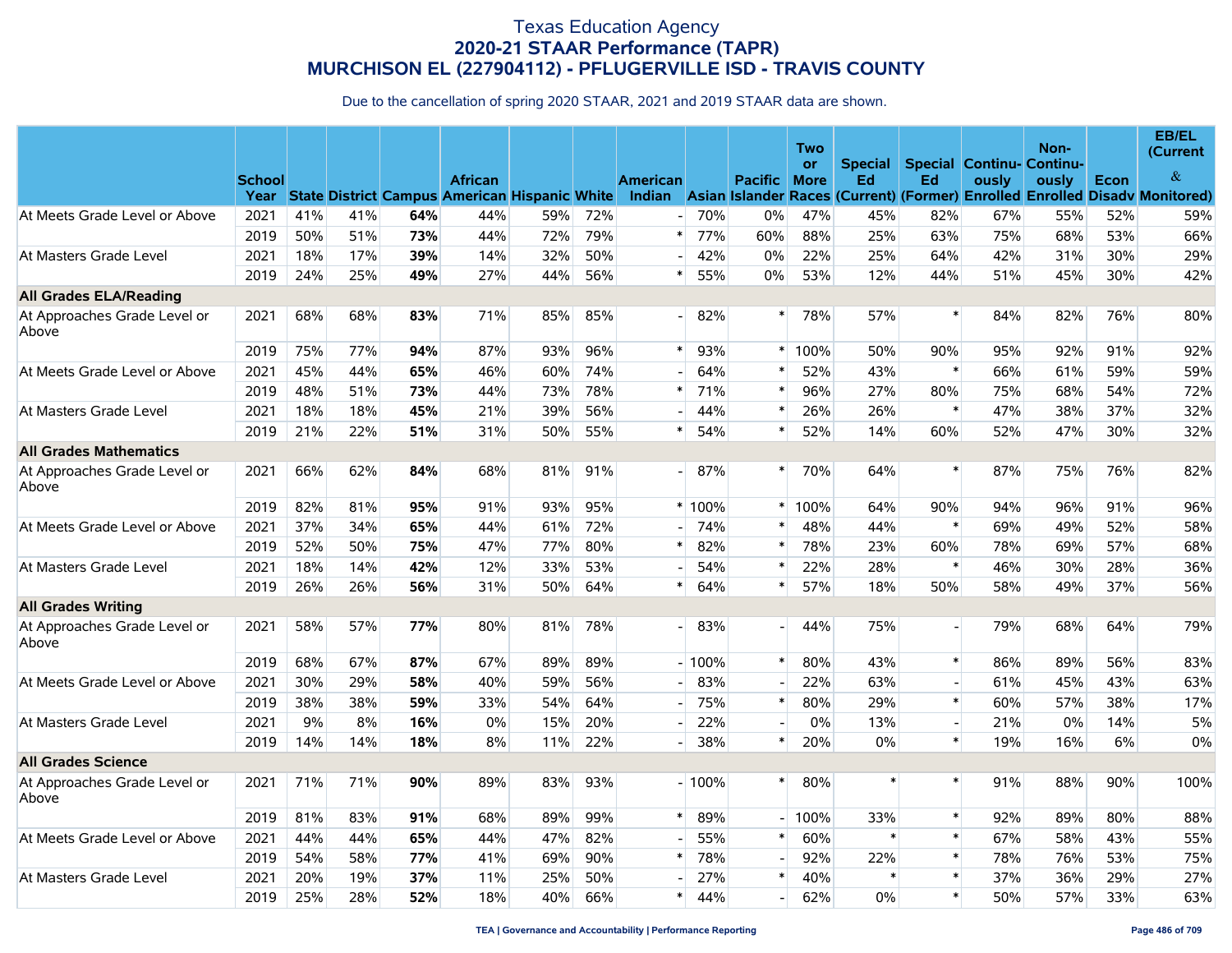- \* Indicates results are masked due to small numbers to protect student confidentiality.
- Indicates there are no students in the group.
- + Indicates that rates for reading and mathematics are based on the cumulative results from the first and second administrations of STAAR.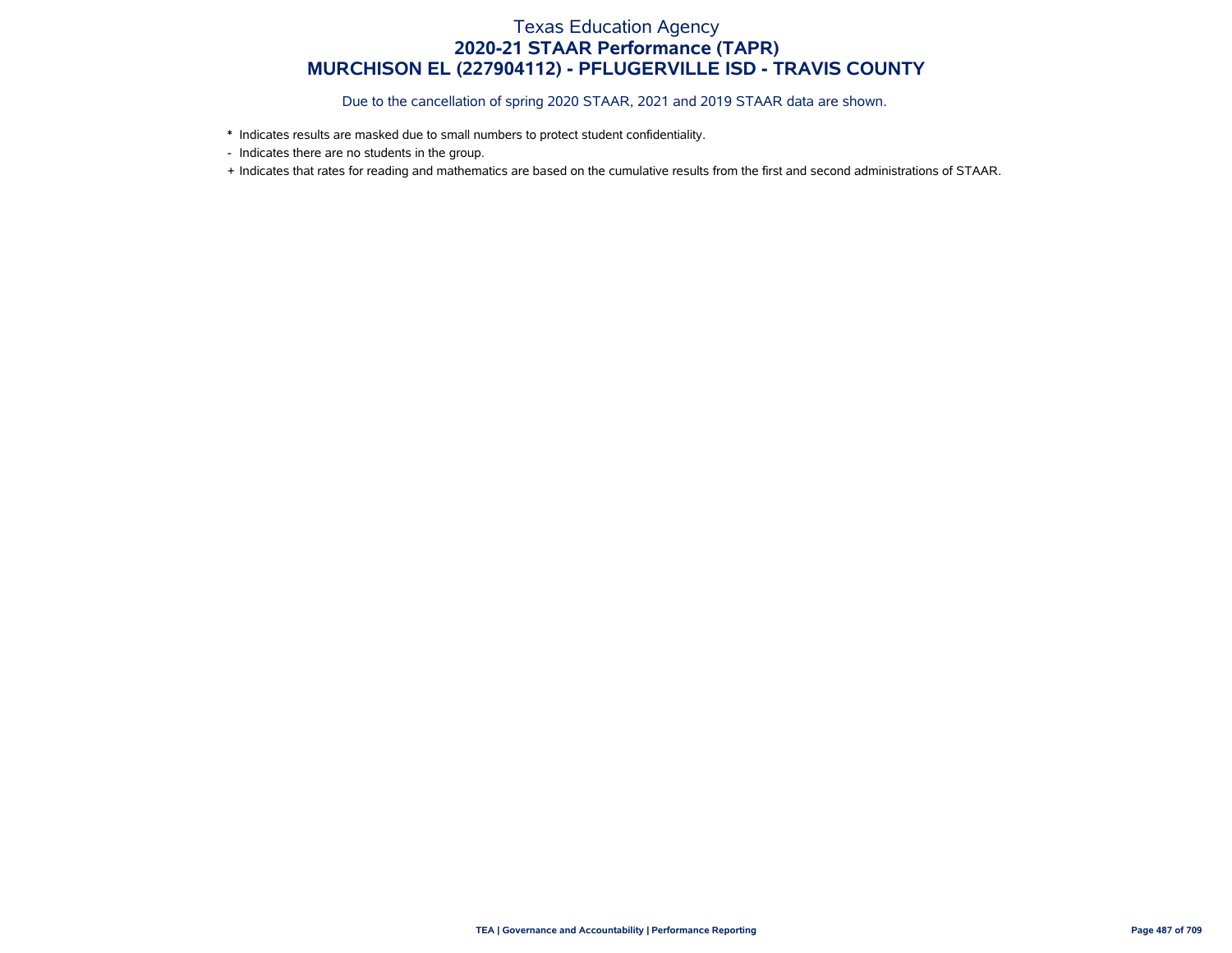Due to the cancellation of spring 2020 STAAR, 2019 and 2018 progress data are shown.

|                          | <b>School</b><br>Year |    |    |    | <b>African</b><br><b>State District Campus American Hispanic White</b> |    |    | <b>American</b>          |    | <b>Pacific</b>           | Twoor<br><b>More</b> | Special<br>Ed | Ed.    | <b>Special Continu- Continu-</b><br>ously | Non-<br>ously | Econ | <b>EB/EL</b><br>(Current<br>&<br>Indian Asian Islander Races (Current) (Former) Enrolled Enrolled Disadv Monitored) |
|--------------------------|-----------------------|----|----|----|------------------------------------------------------------------------|----|----|--------------------------|----|--------------------------|----------------------|---------------|--------|-------------------------------------------|---------------|------|---------------------------------------------------------------------------------------------------------------------|
|                          |                       |    |    |    | School Progress Domain - Academic Growth Score by Grade and Subject    |    |    |                          |    |                          |                      |               |        |                                           |               |      |                                                                                                                     |
| Grade 4 ELA/Reading      | 2019                  | 61 | 61 | 83 | 85                                                                     | 83 | 84 | $\overline{\phantom{a}}$ | 79 | ∗                        | 80                   | 33            | $\ast$ | 82                                        | 86            | 68   | 80                                                                                                                  |
|                          | 2018                  | 63 | 63 | 70 | 71                                                                     | 72 | 71 | $\ast$                   | 50 | $\overline{\phantom{a}}$ | 69                   | 56            | $\ast$ | 71                                        | 64            | 72   | 72                                                                                                                  |
| Grade 4 Mathematics      | 2019                  | 65 | 68 | 84 | 60                                                                     | 86 | 89 | $\overline{\phantom{a}}$ | 79 | $\ast$                   | 90                   | 50            | $\ast$ | 83                                        | 86            | 82   | 80                                                                                                                  |
|                          | 2018                  | 65 | 64 | 76 | 66                                                                     | 75 | 80 | $\ast$                   | 60 | $\overline{\phantom{a}}$ | 81                   | 69            | $\ast$ | 72                                        | 86            | 66   | 50                                                                                                                  |
| Grade 5 ELA/Reading      | 2019                  | 81 | 81 | 85 | 86                                                                     | 82 | 83 | $\ast$                   | 94 | $\overline{\phantom{a}}$ | 88                   | 69            | $\ast$ | 83                                        | 89            | 73   | 88                                                                                                                  |
|                          | 2018                  | 80 | 82 | 79 | 77                                                                     | 75 | 74 | $\overline{\phantom{a}}$ | 91 | $\overline{\phantom{a}}$ | 100                  | 73            | $\ast$ | 79                                        | 78            | 100  | 100                                                                                                                 |
| Grade 5 Mathematics      | 2019                  | 83 | 84 | 88 | 88                                                                     | 90 | 88 | $\ast$                   | 83 | $\overline{\phantom{a}}$ | 85                   | 69            | $\ast$ | 88                                        | 89            | 90   | 75                                                                                                                  |
|                          | 2018                  | 81 | 81 | 88 | 83                                                                     | 96 | 85 | $\overline{\phantom{a}}$ | 88 | $\overline{\phantom{a}}$ | 85                   | 86            | $\ast$ | 89                                        | 85            | 100  | 81                                                                                                                  |
| All Grades Both Subjects | 2019                  | 69 | 68 | 85 | 82                                                                     | 85 | 86 | $\ast$                   | 84 | $\ast$                   | 86                   | 57            | 93     | 84                                        | 88            | 78   | 81                                                                                                                  |
|                          | 2018                  | 69 | 69 | 78 | 73                                                                     | 80 | 77 | $\ast$                   | 76 | $\overline{\phantom{a}}$ | 83                   | 73            | 68     | 78                                        | 78            | 80   | 75                                                                                                                  |
| All Grades ELA/Reading   | 2019                  | 68 | 67 | 84 | 85                                                                     | 83 | 83 | $\ast$                   | 88 | $\ast$                   | 86                   | 54            | 100    | 83                                        | 88            | 71   | 85                                                                                                                  |
|                          | 2018                  | 69 | 70 | 74 | 73                                                                     | 74 | 72 | $\ast$                   | 75 | $\overline{\phantom{a}}$ | 83                   | 67            | 58     | 75                                        | 70            | 82   | 85                                                                                                                  |
| All Grades Mathematics   | 2019                  | 70 | 68 | 86 | 79                                                                     | 88 | 89 | $\ast$                   | 81 | $\ast$                   | 86                   | 61            | 86     | 86                                        | 88            | 86   | 77                                                                                                                  |
|                          | 2018                  | 70 | 69 | 82 | 73                                                                     | 87 | 82 | $\ast$                   | 77 |                          | 83                   | 80            | 80     | 81                                        | 85            | 77   | 65                                                                                                                  |

\* Indicates results are masked due to small numbers to protect student confidentiality.

- Indicates there are no students in the group.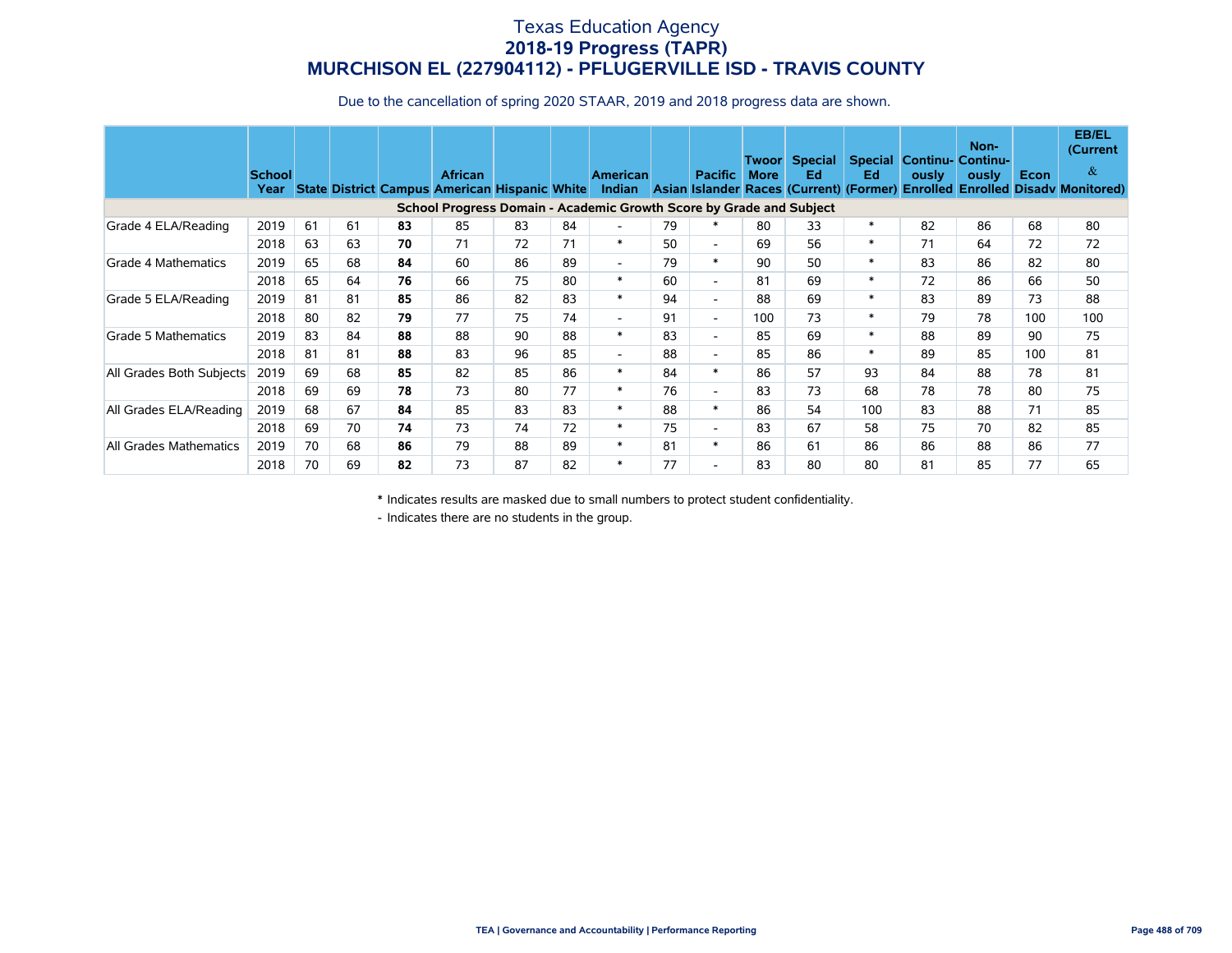# Texas Education Agency **2020-21 Bilingual Education/English as a Second Language (Current EB Students/EL) (TAPR) MURCHISON EL (227904112) - PFLUGERVILLE ISD - TRAVIS COUNTY**

|                                    |               |     |     |     |                                             |                          |                          |                          |                          |                                                                |         |              |                                |                          |                       |     |                        | <b>Monitored</b> |
|------------------------------------|---------------|-----|-----|-----|---------------------------------------------|--------------------------|--------------------------|--------------------------|--------------------------|----------------------------------------------------------------|---------|--------------|--------------------------------|--------------------------|-----------------------|-----|------------------------|------------------|
|                                    |               |     |     |     | <b>Total</b>                                | <b>BE-Trans</b>          |                          |                          |                          | <b>ALP</b>                                                     |         | <b>ESL</b>   |                                | <b>ALP</b>               | <b>EB/EL</b><br>with  |     | <b>Total</b>           | $\&$             |
|                                    | <b>School</b> |     |     |     | <b>Bilingual</b>                            | Early                    |                          | BE-Trans BE-Dual BE-Dual |                          | <b>Bilingual Total Content-</b>                                |         |              | <b>ESL</b>                     | <b>ESL</b>               | <b>Parental Never</b> |     | <b>EB/EL</b>           | <b>Former</b>    |
|                                    |               |     |     |     | <b>Year State District Campus Education</b> | Exit                     |                          |                          |                          | Late Exit Two-Way One-Way (Exception) ESL                      |         |              | <b>Based Pull-Out (Waiver)</b> |                          |                       |     | Denial EB/EL (Current) | EB/EL            |
|                                    |               |     |     |     |                                             |                          |                          |                          |                          | <b>STAAR Performance Rate by Subject and Performance Level</b> |         |              |                                |                          |                       |     |                        |                  |
| All Grades All Subjects            |               |     |     |     |                                             |                          |                          |                          |                          |                                                                |         |              |                                |                          |                       |     |                        |                  |
| At Approaches Grade Level or Above | 2021          | 67% | 66% | 84% | $\overline{\phantom{a}}$                    |                          | $\overline{\phantom{a}}$ |                          | $\overline{\phantom{a}}$ |                                                                | $-173%$ | 73%          | $\overline{\phantom{a}}$       | $\blacksquare$           | 100%<br>$\ast$        | 84% | 75%                    | 95%              |
|                                    | 2019          | 78% | 78% | 93% |                                             |                          |                          |                          |                          |                                                                | 87%     | 87%          | $\overline{\phantom{a}}$       |                          |                       |     | 88%                    |                  |
| At Meets Grade Level or Above      | 2021          | 41% | 41% | 64% | $\overline{a}$                              |                          |                          |                          |                          |                                                                | 43%     | 43%          |                                | $\mathbf{r}$             | 83%<br>$\ast$         | 65% | 46%                    | 81%              |
|                                    | 2019          | 50% | 51% | 73% | $\sim$                                      |                          |                          |                          |                          |                                                                | 45%     | 45%          | $\overline{a}$                 |                          |                       |     | 48%                    |                  |
| At Masters Grade Level             | 2021          | 18% | 17% | 39% | $\overline{\phantom{a}}$                    |                          | $\overline{\phantom{a}}$ |                          |                          |                                                                | $-17%$  | 17%          | $\blacksquare$                 | $\blacksquare$           | 0%<br>$\ast$          | 41% | 16%                    | 51%              |
|                                    | 2019          | 24% | 25% | 49% |                                             |                          |                          |                          |                          |                                                                | 23%     | 23%          |                                |                          |                       |     | 27%                    |                  |
| <b>All Grades ELA/Reading</b>      |               |     |     |     |                                             |                          |                          |                          |                          |                                                                |         |              |                                |                          |                       |     |                        |                  |
| At Approaches Grade Level or Above | 2021          | 68% | 68% | 83% | $\overline{\phantom{a}}$                    | $\overline{\phantom{a}}$ |                          |                          |                          |                                                                | $- 67%$ | 67%          | $\overline{\phantom{a}}$       | $\overline{\phantom{a}}$ | $\ast$<br>$\ast$      | 84% | 69%                    | 100%             |
|                                    | 2019          | 75% | 77% | 94% |                                             |                          |                          |                          |                          |                                                                | 85%     | 85%          |                                |                          |                       |     | 86%                    |                  |
| At Meets Grade Level or Above      | 2021          | 45% | 44% | 65% | $\sim$                                      |                          |                          |                          |                          |                                                                | 37%     | 37%          |                                |                          | $\ast$                | 66% | 41%                    | 93%              |
|                                    | 2019          | 48% | 51% | 73% | $\overline{\phantom{a}}$                    |                          |                          |                          |                          |                                                                | 54%     | 54%          | $\overline{a}$                 |                          | $\ast$                |     | 57%                    |                  |
| At Masters Grade Level             | 2021          | 18% | 18% | 45% | $\overline{\phantom{a}}$                    |                          |                          |                          |                          |                                                                | $-15%$  | 15%          |                                |                          | $\ast$                | 47% | 14%                    | 67%              |
|                                    | 2019          | 21% | 22% | 51% |                                             |                          |                          |                          |                          |                                                                | 23%     | 23%          |                                |                          | $\ast$                |     | 29%                    |                  |
| <b>All Grades Mathematics</b>      |               |     |     |     |                                             |                          |                          |                          |                          |                                                                |         |              |                                |                          |                       |     |                        |                  |
| At Approaches Grade Level or Above | 2021          | 66% | 62% | 84% | $\sim$                                      | $\sim$                   | $\overline{\phantom{a}}$ |                          | $\sim$                   |                                                                | $-75%$  | 75%          | $\overline{\phantom{a}}$       | $\sim$                   | $\ast$                | 85% | 77%                    | 93%              |
|                                    | 2019          | 82% | 81% | 95% | $\overline{\phantom{a}}$                    |                          |                          |                          |                          |                                                                | 92%     | 92%          | $\blacksquare$                 |                          | $\ast$                |     | 93%                    |                  |
| At Meets Grade Level or Above      | 2021          | 37% | 34% | 65% | $\overline{\phantom{a}}$                    |                          |                          |                          |                          |                                                                | 50%     | 50%          |                                | $\blacksquare$           | $\ast$                | 66% | 50%                    | 73%              |
|                                    | 2019          | 52% | 50% | 75% | $\overline{\phantom{a}}$                    |                          |                          |                          |                          |                                                                | 46%     | 46%          | $\overline{a}$                 |                          | $\ast$                |     | 50%                    |                  |
| At Masters Grade Level             | 2021          | 18% | 14% | 42% | $\sim$                                      |                          | $\overline{\phantom{a}}$ |                          | $\overline{\phantom{a}}$ |                                                                | 29%     | 29%          | $\blacksquare$                 |                          | $\ast$                | 43% | 27%                    | 53%              |
|                                    | 2019          | 26% | 26% | 56% |                                             |                          |                          |                          |                          |                                                                | 31%     | 31%          |                                |                          | $\ast$                |     | 36%                    |                  |
| <b>All Grades Writing</b>          |               |     |     |     |                                             |                          |                          |                          |                          |                                                                |         |              |                                |                          |                       |     |                        |                  |
| At Approaches Grade Level or Above | 2021          | 58% | 57% | 77% | $\overline{a}$                              | $\overline{a}$           |                          |                          |                          |                                                                | $-173%$ | 73%          | $\overline{\phantom{a}}$       | $\sim$                   | $\ast$                | 76% | 77%                    | 83%              |
|                                    | 2019          | 68% | 67% | 87% |                                             |                          | $\overline{\phantom{a}}$ |                          |                          |                                                                | $\ast$  | $\ast$       | $\overline{\phantom{a}}$       |                          |                       |     | $\ast$                 |                  |
| At Meets Grade Level or Above      | 2021          | 30% | 29% | 58% | $\sim$                                      |                          |                          |                          |                          |                                                                | 45%     | 45%          |                                | $\sim$                   | *                     | 56% | 54%                    | 83%              |
|                                    | 2019          | 38% | 38% | 59% | $\sim$                                      | $\overline{a}$           | $\overline{a}$           |                          |                          |                                                                | $\ast$  | $\ast$       | $\overline{a}$                 |                          |                       |     | $\ast$                 |                  |
| At Masters Grade Level             | 2021          | 9%  | 8%  | 16% | $\overline{\phantom{a}}$                    | $\overline{a}$           | $\overline{a}$           |                          | $\sim$                   |                                                                | 0%      | $0\%$        | $\overline{a}$                 |                          | $\ast$                | 19% | 0%                     | 17%              |
|                                    | 2019          | 14% | 14% | 18% |                                             |                          |                          |                          |                          |                                                                | $\ast$  | $\ast$       |                                |                          |                       |     | $\ast$                 |                  |
| <b>All Grades Science</b>          |               |     |     |     |                                             |                          |                          |                          |                          |                                                                |         |              |                                |                          |                       |     |                        |                  |
| At Approaches Grade Level or Above | 2021          | 71% | 71% | 90% | $\overline{a}$                              | $\overline{a}$           | $\overline{a}$           |                          |                          |                                                                | $\ast$  | $\ast$       | $\overline{a}$                 |                          | ۰                     | 89% | $\ast$                 | 100%             |
|                                    | 2019          | 81% | 83% | 91% | $\overline{\phantom{a}}$                    |                          |                          |                          |                          |                                                                | $\ast$  | $\ast$       |                                |                          |                       |     | $\ast$                 |                  |
| At Meets Grade Level or Above      | 2021          | 44% | 44% | 65% | $\sim$                                      |                          |                          |                          |                          |                                                                | $\ast$  | $\pmb{\ast}$ |                                |                          |                       | 66% | $\ast$                 | 71%              |
|                                    | 2019          | 54% | 58% | 77% | $\overline{\phantom{a}}$                    |                          |                          |                          |                          |                                                                | $\ast$  | $\ast$       |                                |                          |                       |     | $\ast$                 |                  |
| At Masters Grade Level             | 2021          | 20% | 19% | 37% | $\overline{\phantom{a}}$                    |                          |                          |                          |                          |                                                                | $\ast$  | $\ast$       | $\overline{\phantom{a}}$       |                          |                       | 38% | $\ast$                 | 43%              |
|                                    | 2019          | 25% | 28% | 52% |                                             |                          |                          |                          |                          |                                                                |         |              |                                |                          |                       |     |                        |                  |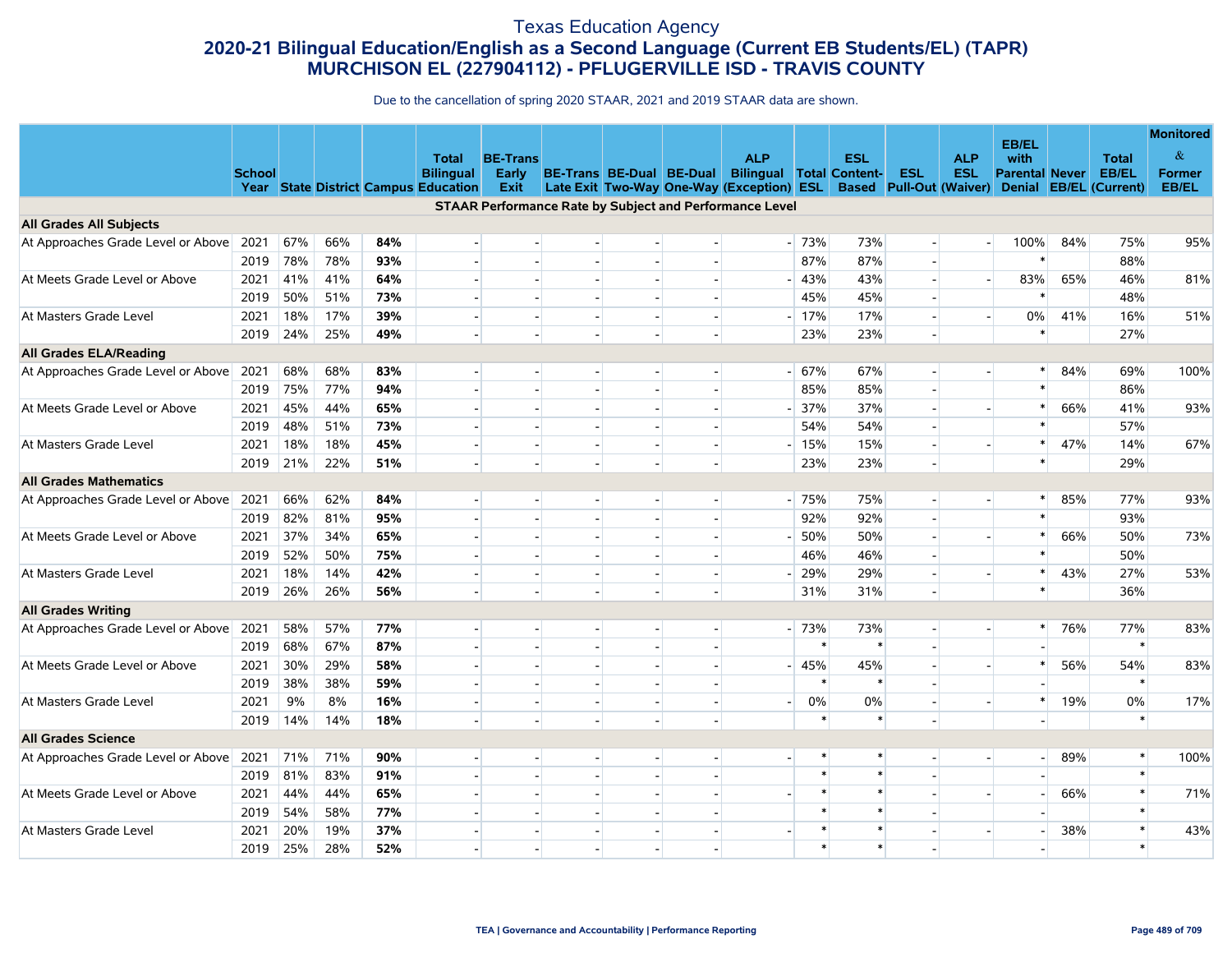#### Texas Education Agency

# **2020-21 Bilingual Education/English as a Second Language (Current EB Students/EL) (TAPR) MURCHISON EL (227904112) - PFLUGERVILLE ISD - TRAVIS COUNTY**

Due to the cancellation of spring 2020 STAAR, 2021 and 2019 STAAR data are shown.

- \* Indicates results are masked due to small numbers to protect student confidentiality.
- Indicates there are no students in the group.

Blank cell indicates there are no data available in the group.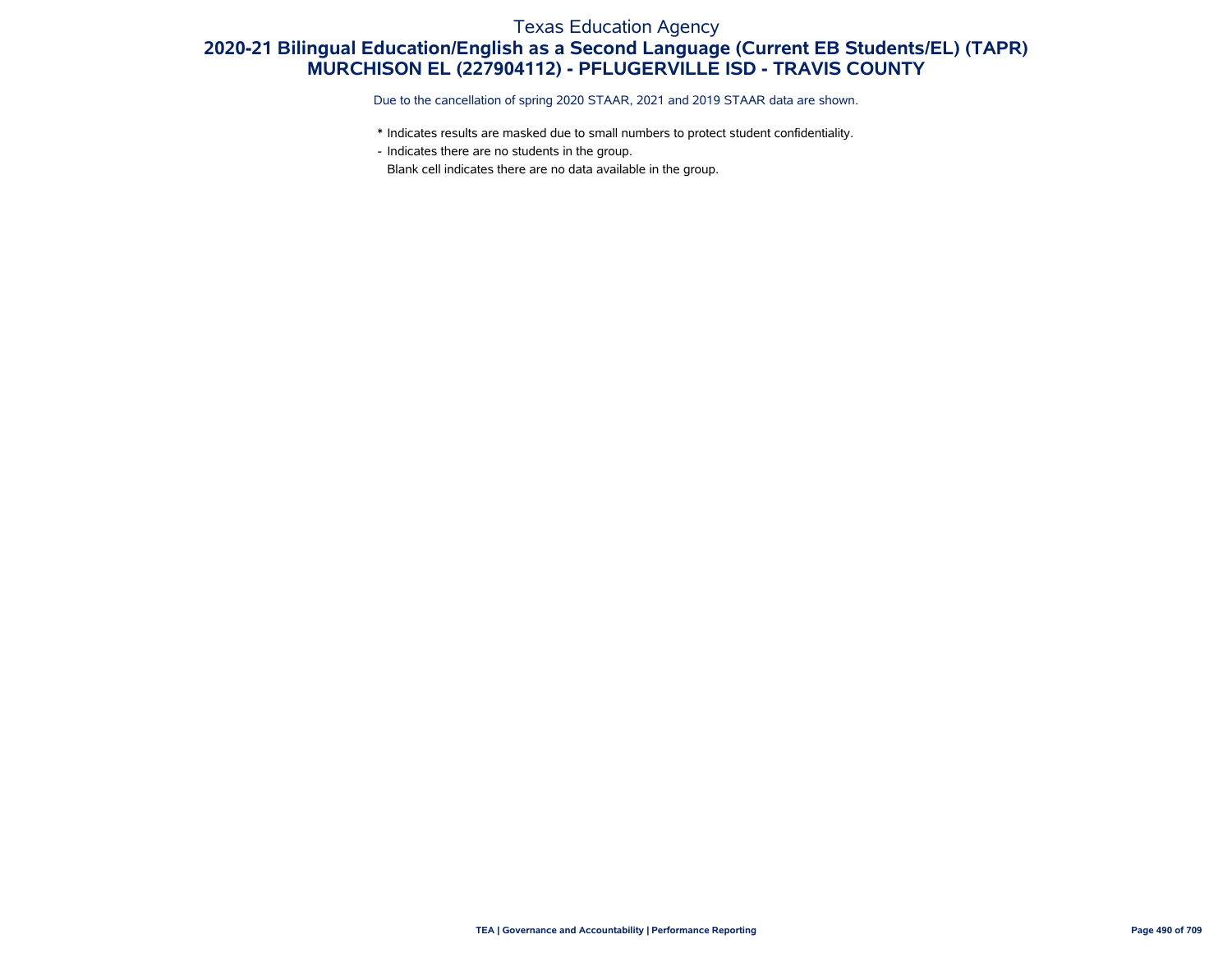Due to the cancellation of spring 2020 STAAR, 2021 and 2019 STAAR data are shown.

|                                                            |     |      |      | <b>African</b><br><b>State District Campus American Hispanic White</b> |      |      | <b>American</b>                                 |        | <b>Pacific</b> | <b>Two</b><br>or<br><b>More</b> | <b>Special</b><br>Ed | Ed    | <b>Special Continu- Continu-</b><br>ously | Non-<br>ously | Econ  | <b>EB/EL</b><br>(Current<br>$\&$<br>Indian Asian Islander Races (Current) (Former) Enrolled Enrolled Disady Monitored) |
|------------------------------------------------------------|-----|------|------|------------------------------------------------------------------------|------|------|-------------------------------------------------|--------|----------------|---------------------------------|----------------------|-------|-------------------------------------------|---------------|-------|------------------------------------------------------------------------------------------------------------------------|
|                                                            |     |      |      |                                                                        |      |      | 2021 STAAR Participation<br>(All Grades)        |        |                |                                 |                      |       |                                           |               |       |                                                                                                                        |
| <b>All Tests</b>                                           |     |      |      |                                                                        |      |      |                                                 |        |                |                                 |                      |       |                                           |               |       |                                                                                                                        |
| <b>Assessment Participant</b>                              | 88% | 79%  | 78%  | 72%                                                                    | 68%  | 85%  | $\overline{\phantom{0}}$                        | 84%    | 100%           | 80%                             | 72%                  | 79%   | 78%                                       | 80%           | 84%   | 78%                                                                                                                    |
| Included in Accountability                                 | 83% | 75%  | 75%  | 61%                                                                    | 64%  | 83%  |                                                 | 82%    | 100%           | 80%                             | 63%                  | 79%   | 76%                                       | 70%           | 81%   | 75%                                                                                                                    |
| Not Included in Accountability: Mobile                     | 3%  | 3%   | 3%   | 12%                                                                    | 4%   | 1%   |                                                 | $0\%$  | 0%             | $0\%$                           | 7%                   | 0%    | $1\%$                                     | 9%            | 4%    | 0%                                                                                                                     |
| Not Included in Accountability: Other<br><b>Exclusions</b> | 1%  | 1%   | 0%   | 0%                                                                     | 1%   | 0%   |                                                 | 2%     | 0%             | 0%                              | 1%                   | 0%    | 0%                                        | 0%            | 0%    | 3%                                                                                                                     |
| <b>Not Tested</b>                                          | 12% | 21%  | 22%  | 28%                                                                    | 32%  | 15%  | $\overline{\phantom{a}}$                        | 16%    | 0%             | 20%                             | 28%                  | 21%   | 22%                                       | 20%           | 16%   | 22%                                                                                                                    |
| Absent                                                     | 2%  | 4%   | 0%   | $1\%$                                                                  | 0%   | 0%   | $\sim$                                          | 0%     | 0%             | 0%                              | 1%                   | 0%    | 0%                                        | 0%            | 1%    | 0%                                                                                                                     |
| Other                                                      | 10% | 17%  | 22%  | 27%                                                                    | 31%  | 15%  |                                                 | 16%    | $0\%$          | 20%                             | 27%                  | 21%   | 22%                                       | 20%           | 15%   | 22%                                                                                                                    |
|                                                            |     |      |      |                                                                        |      |      | <b>2019 STAAR Participation</b><br>(All Grades) |        |                |                                 |                      |       |                                           |               |       |                                                                                                                        |
| <b>All Tests</b>                                           |     |      |      |                                                                        |      |      |                                                 |        |                |                                 |                      |       |                                           |               |       |                                                                                                                        |
| Assessment Participant                                     | 99% | 100% | 100% | 100%                                                                   | 100% | 100% |                                                 | * 100% | 100%           | 97%                             | 100%                 | 100%  | 100%                                      | 99%           | 100%  | 97%                                                                                                                    |
| Included in Accountability                                 | 94% | 93%  | 97%  | 91%                                                                    | 97%  | 98%  | ∗                                               | 97%    | 100%           | 97%                             | 100%                 | 100%  | 99%                                       | 91%           | 90%   | 97%                                                                                                                    |
| Not Included in Accountability: Mobile                     | 4%  | 4%   | 3%   | 9%                                                                     | 3%   | 2%   |                                                 | 3%     | $0\%$          | 0%                              | $0\%$                | 0%    | 1%                                        | 8%            | 10%   | 0%                                                                                                                     |
| Not Included in Accountability: Other<br><b>Exclusions</b> | 1%  | 2%   | 0%   | 0%                                                                     | 0%   | 0%   |                                                 | 0%     | $0\%$          | 0%                              | $0\%$                | $0\%$ | 0%                                        | 0%            | $0\%$ | 0%                                                                                                                     |
| <b>Not Tested</b>                                          | 1%  | 0%   | 0%   | 0%                                                                     | 0%   | 0%   | $\ast$                                          | 0%     | 0%             | 3%                              | $0\%$                | 0%    | 0%                                        | 1%            | 0%    | 3%                                                                                                                     |
| Absent                                                     | 1%  | 0%   | 0%   | 0%                                                                     | 0%   | 0%   | $\ast$                                          | 0%     | 0%             | 3%                              | $0\%$                | $0\%$ | 0%                                        | 1%            | $0\%$ | 3%                                                                                                                     |
| Other                                                      | 0%  | 0%   | 0%   | 0%                                                                     | 0%   | 0%   | $\ast$                                          | 0%     | $0\%$          | 0%                              | $0\%$                | $0\%$ | 0%                                        | 0%            | 0%    | 0%                                                                                                                     |

\* Indicates results are masked due to small numbers to protect student confidentiality.

- Indicates there are no students in the group.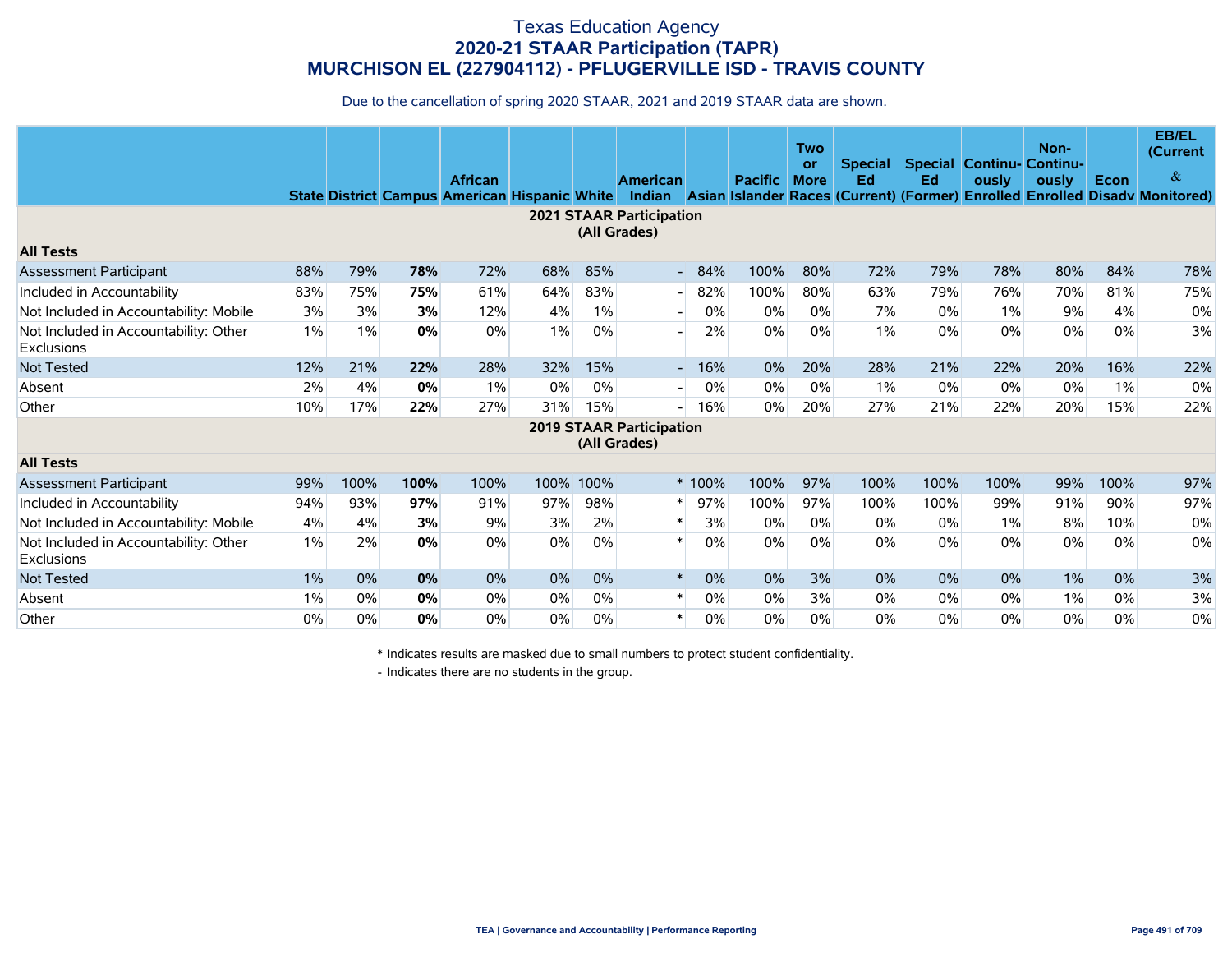#### Texas Education Agency **2020-21 Attendance, Graduation, and Dropout Rates (TAPR) MURCHISON EL (227904112) - PFLUGERVILLE ISD - TRAVIS COUNTY**

|                                             |       |       |       |                |                              |                          |                                                                                       |                          |                          | <b>Two</b><br><b>or</b> |                                |                          |                              |
|---------------------------------------------|-------|-------|-------|----------------|------------------------------|--------------------------|---------------------------------------------------------------------------------------|--------------------------|--------------------------|-------------------------|--------------------------------|--------------------------|------------------------------|
|                                             |       |       |       | <b>African</b> |                              |                          | American<br>State District Campus American Hispanic White Indian Asian Islander Races |                          | <b>Pacific</b>           |                         | <b>More Special Econ</b><br>Ed | <b>Disadv EB/EL</b>      |                              |
| <b>Attendance Rate</b>                      |       |       |       |                |                              |                          |                                                                                       |                          |                          |                         |                                |                          |                              |
| 2019-20                                     | 98.3% | 97.8% | 98.8% | 99.0%          |                              | 98.7% 98.6%              |                                                                                       | $-99.3%$                 |                          | $*$ 99.0%               | 97.9%                          |                          | 98.0% 99.0%                  |
| 2018-19                                     | 95.4% | 95.7% | 96.7% | 97.4%          |                              | 96.3% 96.5%              |                                                                                       | * 97.7%                  |                          | $*$ 96.9%               |                                | 96.1% 95.7% 97.2%        |                              |
| <b>Chronic Absenteeism</b>                  |       |       |       |                |                              |                          |                                                                                       |                          |                          |                         |                                |                          |                              |
| 2019-20                                     | 6.7%  | 7.2%  | 0.7%  | 1.6%           | $0.0\%$                      | 1.2%                     | $\overline{\phantom{a}}$                                                              | $0.0\%$                  | $\ast$                   | $0.0\%$                 | 3.3%                           | $0.0\%$                  | 0.0%                         |
| 2018-19                                     | 11.4% | 10.4% | 3.7%  | 2.5%           | 3.7%                         | 4.7%                     | $\ast$                                                                                | 1.6%                     | $\ast$                   | 2.2%                    | 6.4%                           | 6.6%                     | 1.9%                         |
| <b>Annual Dropout Rate (Gr 7-8)</b>         |       |       |       |                |                              |                          |                                                                                       |                          |                          |                         |                                |                          |                              |
| 2019-20                                     | 0.5%  | 0.5%  |       |                | $\overline{\phantom{a}}$     |                          | $\qquad \qquad \blacksquare$                                                          |                          |                          |                         |                                |                          |                              |
| 2018-19                                     | 0.4%  | 0.2%  |       |                |                              |                          |                                                                                       |                          |                          |                         |                                |                          |                              |
| <b>Annual Dropout Rate (Gr 9-12)</b>        |       |       |       |                |                              |                          |                                                                                       |                          |                          |                         |                                |                          |                              |
| 2019-20                                     | 1.6%  | 0.4%  |       | $\overline{a}$ | $\overline{\phantom{a}}$     | $\blacksquare$           | $\overline{\phantom{a}}$                                                              | $\overline{a}$           | $\overline{\phantom{0}}$ | $\blacksquare$          | $\overline{a}$                 | $\overline{\phantom{a}}$ |                              |
| 2018-19                                     | 1.9%  | 0.3%  | ۰     | $\overline{a}$ | $\blacksquare$               | $\overline{\phantom{0}}$ | $\overline{a}$                                                                        | $\overline{a}$           |                          |                         | $\overline{a}$                 | $\sim$                   |                              |
| 4-Year Longitudinal Rate (Gr 9-12)          |       |       |       |                |                              |                          |                                                                                       |                          |                          |                         |                                |                          |                              |
| Class of 2020                               |       |       |       |                |                              |                          |                                                                                       |                          |                          |                         |                                |                          |                              |
| Graduated                                   | 90.3% | 96.9% | ÷     | $\overline{a}$ | $\overline{\phantom{a}}$     |                          | $\overline{\phantom{0}}$                                                              | $\overline{a}$           | ÷                        | $\overline{a}$          |                                | $\overline{\phantom{a}}$ |                              |
| <b>Received TxCHSE</b>                      | 0.4%  | 0.1%  |       |                | $\overline{a}$               |                          |                                                                                       |                          |                          |                         |                                |                          |                              |
| <b>Continued HS</b>                         | 3.9%  | 1.8%  |       |                | $\overline{a}$               |                          |                                                                                       |                          |                          |                         | -                              | $\overline{\phantom{a}}$ |                              |
| Dropped Out                                 | 5.4%  | 1.2%  |       |                | $\overline{\phantom{a}}$     |                          | $\overline{\phantom{a}}$                                                              | $\overline{a}$           |                          |                         | $\overline{a}$                 | $\blacksquare$           |                              |
| Graduates and TxCHSE 90.7%                  |       | 97.0% |       |                | $\overline{\phantom{a}}$     |                          |                                                                                       | ÷                        |                          |                         | -                              | $\overline{\phantom{a}}$ |                              |
| Graduates, TxCHSE,<br>and Continuers        | 94.6% | 98.8% |       |                |                              |                          |                                                                                       |                          |                          |                         |                                |                          |                              |
| Class of 2019                               |       |       |       |                |                              |                          |                                                                                       |                          |                          |                         |                                |                          |                              |
| Graduated                                   | 90.0% | 97.9% | ۰     |                | $\overline{\phantom{a}}$     |                          | $\overline{a}$                                                                        | ÷,                       |                          |                         | $\overline{a}$                 | $\Box$                   |                              |
| Received TxCHSE                             | 0.5%  | 0.1%  |       |                | $\overline{a}$               |                          |                                                                                       |                          |                          |                         | $\overline{a}$                 |                          |                              |
| Continued HS                                | 3.7%  | 1.4%  |       | $\overline{a}$ | $\blacksquare$               |                          | $\overline{a}$                                                                        | $\overline{a}$           |                          |                         | $\overline{a}$                 | $\sim$                   |                              |
| Dropped Out                                 | 5.9%  | 0.6%  |       |                | $\blacksquare$               |                          | $\overline{\phantom{a}}$                                                              | $\overline{\phantom{a}}$ |                          |                         | $\overline{a}$                 | $\overline{\phantom{a}}$ |                              |
| Graduates and TxCHSE 90.4%                  |       | 97.9% |       |                | $\overline{\phantom{a}}$     |                          |                                                                                       |                          |                          |                         | -                              |                          |                              |
| Graduates, TxCHSE,<br>and Continuers        | 94.1% | 99.4% |       |                |                              |                          |                                                                                       |                          |                          |                         |                                |                          |                              |
| 5-Year Extended Longitudinal Rate (Gr 9-12) |       |       |       |                |                              |                          |                                                                                       |                          |                          |                         |                                |                          |                              |
| Class of 2019                               |       |       |       |                |                              |                          |                                                                                       |                          |                          |                         |                                |                          |                              |
| Graduated                                   | 92.0% | 99.3% | ä,    |                | $\qquad \qquad \blacksquare$ |                          |                                                                                       |                          |                          |                         |                                | $\overline{\phantom{a}}$ |                              |
| <b>Received TxCHSE</b>                      | 0.5%  | 0.1%  |       |                | $\overline{a}$               |                          |                                                                                       |                          |                          |                         | $\overline{a}$                 |                          |                              |
| Continued HS                                | 1.3%  | 0.0%  |       |                | $\overline{\phantom{a}}$     | $\overline{\phantom{a}}$ | $\overline{\phantom{a}}$                                                              | $\overline{\phantom{a}}$ |                          |                         | $\overline{\phantom{a}}$       | $\blacksquare$           |                              |
| Dropped Out                                 | 6.1%  | 0.6%  |       |                | $\qquad \qquad \blacksquare$ | $\overline{\phantom{a}}$ |                                                                                       | $\overline{\phantom{a}}$ |                          |                         | $\overline{\phantom{a}}$       |                          | $\qquad \qquad \blacksquare$ |
| Graduates and TxCHSE 92.6%                  |       | 99.4% |       |                |                              |                          |                                                                                       |                          |                          |                         |                                |                          | $\overline{\phantom{a}}$     |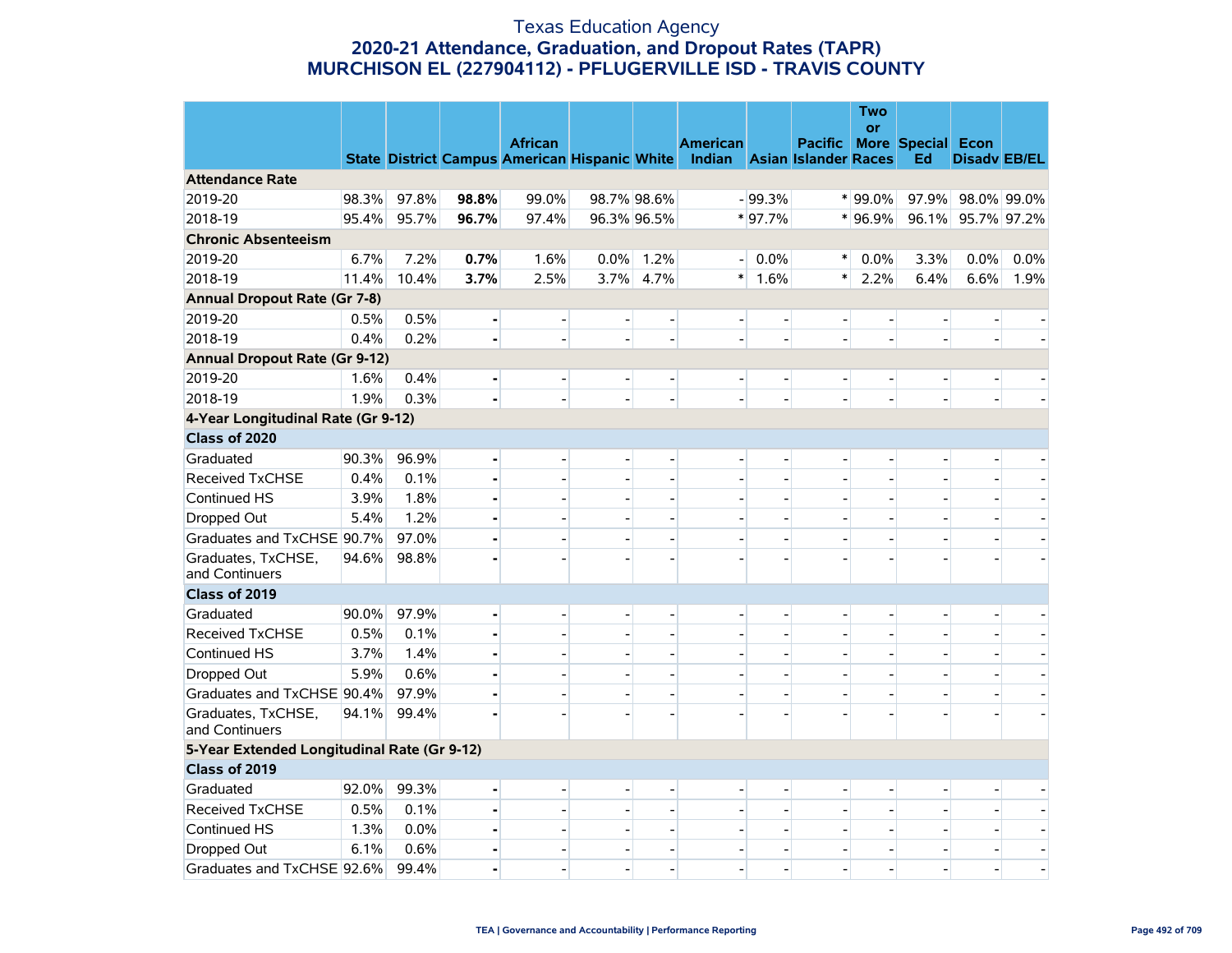### Texas Education Agency **2020-21 Attendance, Graduation, and Dropout Rates (TAPR) MURCHISON EL (227904112) - PFLUGERVILLE ISD - TRAVIS COUNTY**

|                                                             |       |       |                |                                                                        |                          |                          |                           |                          |                                               | <b>Two</b><br><b>or</b> |                          |                          |                          |
|-------------------------------------------------------------|-------|-------|----------------|------------------------------------------------------------------------|--------------------------|--------------------------|---------------------------|--------------------------|-----------------------------------------------|-------------------------|--------------------------|--------------------------|--------------------------|
|                                                             |       |       |                | <b>African</b><br><b>State District Campus American Hispanic White</b> |                          |                          | <b>American</b><br>Indian |                          | <b>Pacific</b><br><b>Asian Islander Races</b> |                         | More Special Econ<br>Ed  | <b>Disadv EB/EL</b>      |                          |
| Graduates, TxCHSE,<br>and Continuers                        | 93.9% | 99.4% |                |                                                                        |                          |                          |                           |                          |                                               |                         |                          |                          |                          |
| Class of 2018                                               |       |       |                |                                                                        |                          |                          |                           |                          |                                               |                         |                          |                          |                          |
| Graduated                                                   | 92.2% | 99.1% |                |                                                                        | $\overline{a}$           |                          |                           |                          |                                               |                         |                          |                          |                          |
| <b>Received TxCHSE</b>                                      | 0.6%  | 0.1%  |                |                                                                        |                          |                          |                           |                          |                                               |                         |                          |                          |                          |
| Continued HS                                                | 1.1%  | 0.3%  |                |                                                                        | $\overline{\phantom{a}}$ |                          |                           |                          |                                               |                         |                          |                          |                          |
| Dropped Out                                                 | 6.1%  | 0.6%  |                |                                                                        |                          |                          |                           |                          |                                               |                         |                          |                          |                          |
| Graduates and TxCHSE 92.8%                                  |       | 99.2% |                |                                                                        |                          |                          |                           |                          |                                               |                         |                          |                          |                          |
| Graduates, TxCHSE,<br>and Continuers                        | 93.9% | 99.4% |                |                                                                        |                          |                          |                           |                          |                                               |                         |                          |                          |                          |
| 6-Year Extended Longitudinal Rate (Gr 9-12)                 |       |       |                |                                                                        |                          |                          |                           |                          |                                               |                         |                          |                          |                          |
| Class of 2018                                               |       |       |                |                                                                        |                          |                          |                           |                          |                                               |                         |                          |                          |                          |
| Graduated                                                   | 92.6% | 99.4% | $\blacksquare$ |                                                                        | $\qquad \qquad -$        |                          |                           |                          |                                               |                         |                          |                          |                          |
| <b>Received TxCHSE</b>                                      | 0.7%  | 0.1%  |                |                                                                        |                          |                          |                           |                          |                                               |                         |                          |                          |                          |
| Continued HS                                                | 0.6%  | 0.0%  |                |                                                                        | $\overline{a}$           |                          |                           |                          |                                               |                         |                          |                          |                          |
| Dropped Out                                                 | 6.1%  | 0.6%  |                |                                                                        | $\overline{\phantom{a}}$ |                          |                           |                          |                                               |                         |                          |                          |                          |
| Graduates and TxCHSE 93.3%                                  |       | 99.4% |                |                                                                        |                          |                          |                           |                          |                                               |                         |                          |                          |                          |
| Graduates, TxCHSE,<br>and Continuers                        | 93.9% | 99.4% |                |                                                                        |                          |                          |                           |                          |                                               |                         |                          |                          |                          |
| Class of 2017                                               |       |       |                |                                                                        |                          |                          |                           |                          |                                               |                         |                          |                          |                          |
| Graduated                                                   | 92.4% | 99.1% |                |                                                                        | $\blacksquare$           |                          |                           |                          |                                               |                         |                          |                          |                          |
| Received TxCHSE                                             | 0.7%  | 0.1%  |                |                                                                        | $\overline{\phantom{a}}$ |                          |                           |                          |                                               |                         | $\overline{\phantom{0}}$ | $\overline{\phantom{a}}$ | $\overline{\phantom{a}}$ |
| Continued HS                                                | 0.6%  | 0.1%  |                |                                                                        |                          |                          |                           |                          |                                               |                         |                          |                          |                          |
| Dropped Out                                                 | 6.3%  | 0.7%  |                |                                                                        |                          |                          |                           |                          |                                               |                         |                          |                          |                          |
| Graduates and TxCHSE 93.2%                                  |       | 99.2% |                |                                                                        |                          |                          |                           |                          |                                               |                         |                          |                          |                          |
| Graduates, TxCHSE,<br>and Continuers                        | 93.7% | 99.3% |                |                                                                        |                          |                          |                           |                          |                                               |                         |                          |                          |                          |
| 4-Year Federal Graduation Rate Without Exclusions (Gr 9-12) |       |       |                |                                                                        |                          |                          |                           |                          |                                               |                         |                          |                          |                          |
| Class of 2020                                               | 90.3% | 95.9% |                |                                                                        |                          |                          |                           |                          |                                               |                         |                          |                          |                          |
| Class of 2019                                               | 90.0% | 96.8% |                |                                                                        |                          |                          |                           |                          |                                               |                         |                          |                          |                          |
| RHSP/DAP Graduates (Longitudinal Rate)                      |       |       |                |                                                                        |                          |                          |                           |                          |                                               |                         |                          |                          |                          |
| Class of 2020                                               | 83.0% |       | $\blacksquare$ |                                                                        | $\overline{\phantom{a}}$ | $\overline{\phantom{0}}$ | $\overline{\phantom{a}}$  | $\overline{\phantom{a}}$ | $\overline{\phantom{0}}$                      | $\overline{a}$          | $\overline{\phantom{0}}$ | $\blacksquare$           |                          |
| Class of 2019                                               | 73.3% |       |                | $\qquad \qquad \blacksquare$                                           | $\overline{\phantom{a}}$ | $\overline{\phantom{0}}$ | $\overline{\phantom{a}}$  | $\overline{\phantom{0}}$ |                                               |                         | $\overline{\phantom{0}}$ | $\overline{\phantom{a}}$ | $\overline{\phantom{a}}$ |
| <b>FHSP-E Graduates (Longitudinal Rate)</b>                 |       |       |                |                                                                        |                          |                          |                           |                          |                                               |                         |                          |                          |                          |
| Class of 2020                                               | 4.3%  | 0.8%  |                |                                                                        | $\overline{a}$           |                          |                           |                          |                                               |                         | -                        | $\overline{a}$           |                          |
| Class of 2019                                               | 4.2%  | 1.1%  |                |                                                                        |                          |                          |                           |                          |                                               |                         |                          |                          |                          |
| FHSP-DLA Graduates (Longitudinal Rate)                      |       |       |                |                                                                        |                          |                          |                           |                          |                                               |                         |                          |                          |                          |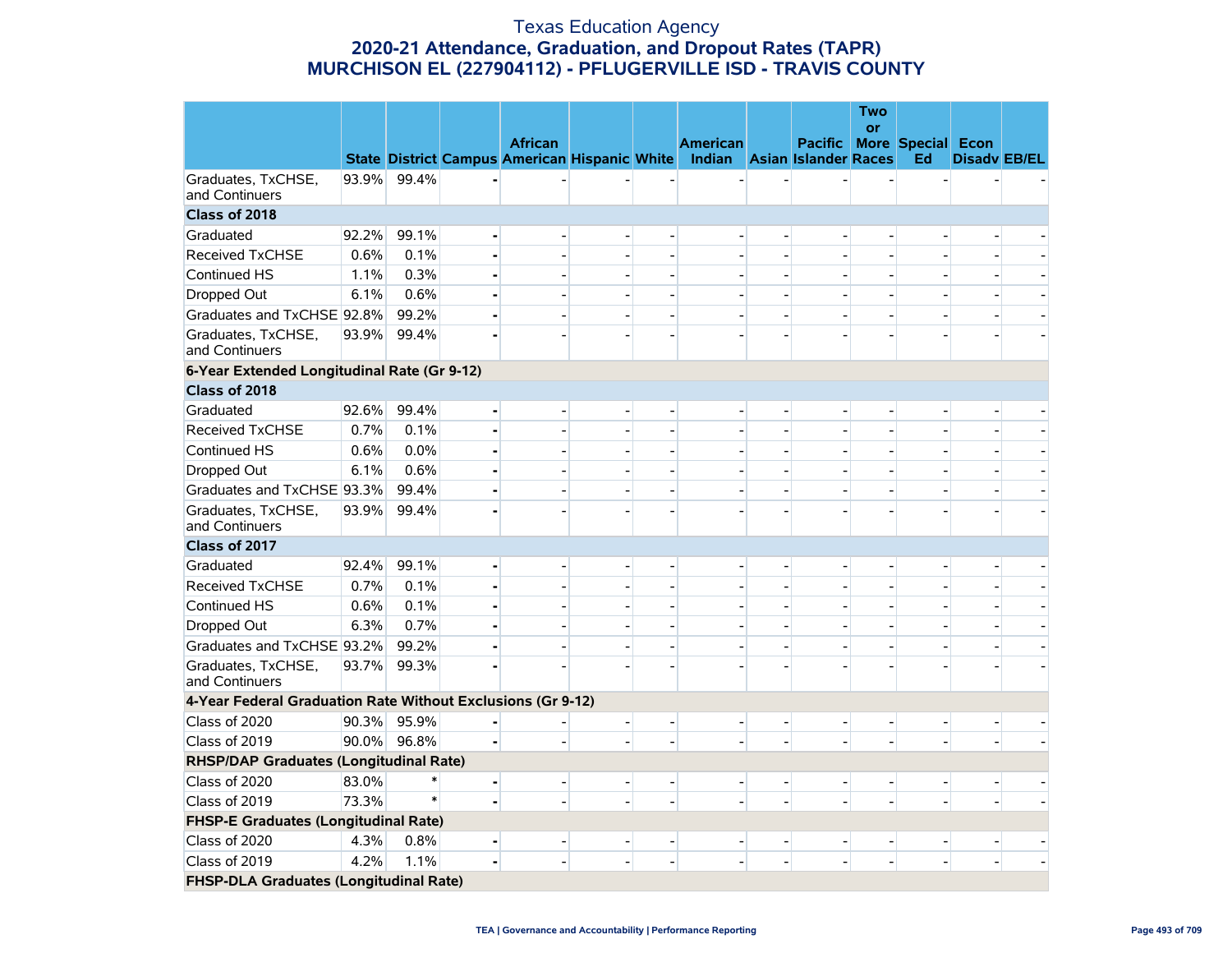## Texas Education Agency **2020-21 Attendance, Graduation, and Dropout Rates (TAPR) MURCHISON EL (227904112) - PFLUGERVILLE ISD - TRAVIS COUNTY**

|                                                        |       |             |                                                                        |                          |                           |                                               | <b>Two</b><br>or |                         |                     |  |
|--------------------------------------------------------|-------|-------------|------------------------------------------------------------------------|--------------------------|---------------------------|-----------------------------------------------|------------------|-------------------------|---------------------|--|
|                                                        |       |             | <b>African</b><br><b>State District Campus American Hispanic White</b> |                          | <b>American</b><br>Indian | <b>Pacific</b><br><b>Asian Islander Races</b> |                  | More Special Econ<br>Ed | <b>Disady EB/EL</b> |  |
| Class of 2020                                          | 83.5% | 93.5%       |                                                                        |                          |                           |                                               |                  |                         |                     |  |
| Class of 2019                                          | 83.5% | 91.1%       |                                                                        |                          |                           |                                               |                  |                         |                     |  |
| RHSP/DAP/FHSP-E/FHSP-DLA Graduates (Longitudinal Rate) |       |             |                                                                        |                          |                           |                                               |                  |                         |                     |  |
| Class of 2020                                          | 87.8% | 94.3%       |                                                                        |                          |                           |                                               |                  |                         |                     |  |
| Class of 2019                                          | 87.6% | 92.3%       |                                                                        | $\overline{\phantom{0}}$ |                           |                                               |                  |                         |                     |  |
| <b>RHSP/DAP Graduates (Annual Rate)</b>                |       |             |                                                                        |                          |                           |                                               |                  |                         |                     |  |
| 2019-20                                                | 38.6% | $0.0\%$     |                                                                        |                          |                           |                                               |                  |                         |                     |  |
| 2018-19                                                | 32.7% | 0.0%        |                                                                        | $\overline{\phantom{a}}$ |                           |                                               |                  |                         |                     |  |
| <b>FHSP-E Graduates (Annual Rate)</b>                  |       |             |                                                                        |                          |                           |                                               |                  |                         |                     |  |
| 2019-20                                                | 4.4%  | 0.9%        |                                                                        |                          |                           |                                               |                  |                         |                     |  |
| 2018-19                                                | 4.4%  | 1.2%        |                                                                        |                          |                           |                                               |                  |                         |                     |  |
| <b>FHSP-DLA Graduates (Annual Rate)</b>                |       |             |                                                                        |                          |                           |                                               |                  |                         |                     |  |
| 2019-20                                                | 81.8% | 92.4%       |                                                                        |                          |                           |                                               |                  |                         |                     |  |
| 2018-19                                                | 82.1% | 90.6%       |                                                                        |                          |                           |                                               |                  |                         |                     |  |
| RHSP/DAP/FHSP-E/FHSP-DLA Graduates (Annual Rate)       |       |             |                                                                        |                          |                           |                                               |                  |                         |                     |  |
| 2019-20                                                | 85.8% | 92.9%       |                                                                        |                          |                           |                                               |                  |                         |                     |  |
| 2018-19                                                |       | 85.9% 91.2% |                                                                        |                          |                           |                                               |                  |                         |                     |  |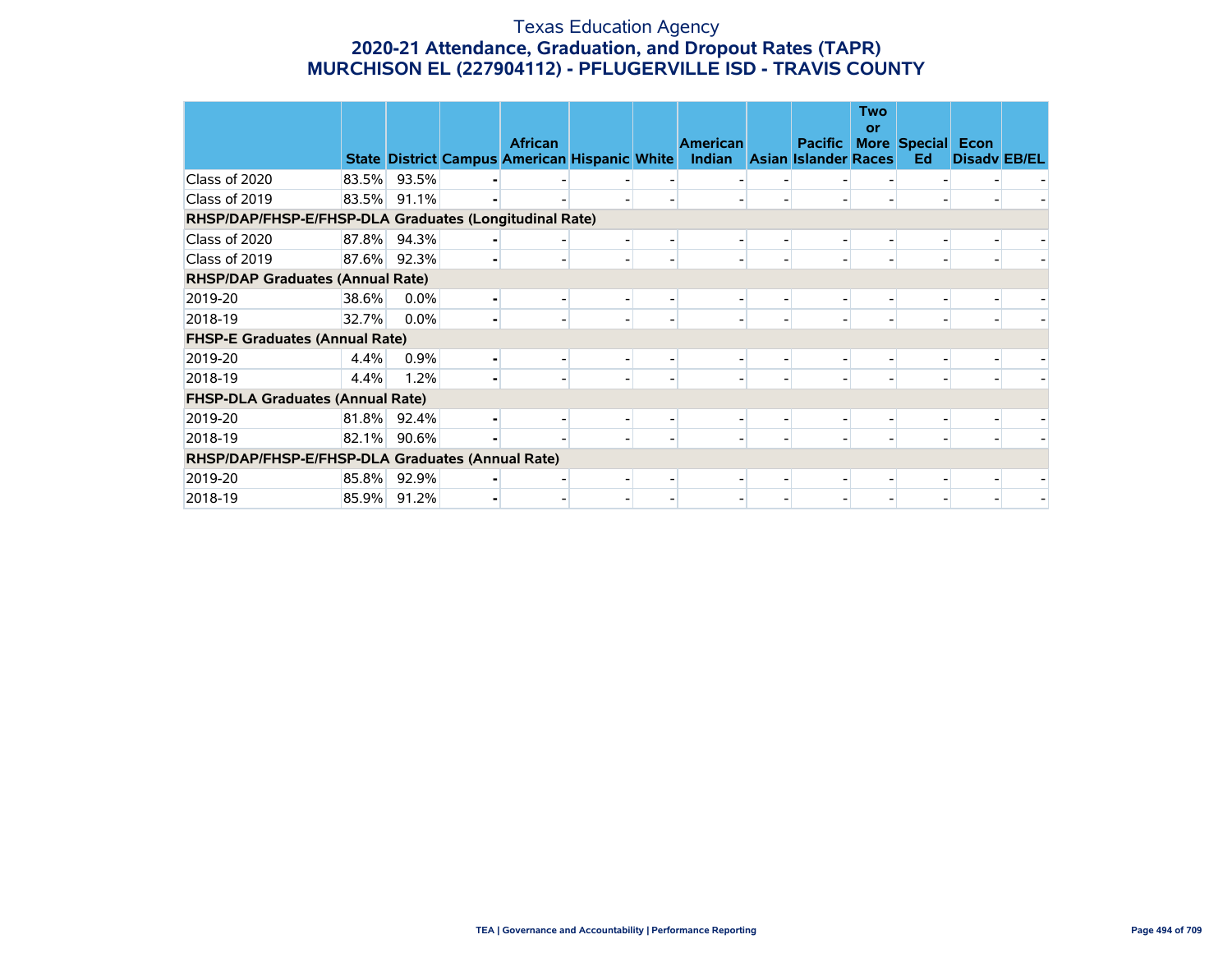### Texas Education Agency **2020-21 Graduation Profile (TAPR) MURCHISON EL (227904112) - PFLUGERVILLE ISD - TRAVIS COUNTY**

|                                                            | <b>Count</b> | <b>Campus Campus District</b><br><b>Percent</b> | <b>Count</b> | <b>State</b><br>Count |
|------------------------------------------------------------|--------------|-------------------------------------------------|--------------|-----------------------|
| Graduates (2019-20 Annual Graduates)                       |              |                                                 |              |                       |
| <b>Total Graduates</b>                                     |              |                                                 |              | 1,721 360,220         |
| <b>By Ethnicity:</b>                                       |              |                                                 |              |                       |
| African American                                           |              |                                                 | 311          | 44,729                |
| Hispanic                                                   |              |                                                 | 787          | 184,060               |
| White                                                      |              |                                                 |              | 382 105,215           |
| American Indian                                            |              |                                                 | 4            | 1,226                 |
| Asian                                                      |              |                                                 | 168          | 17,126                |
| Pacific Islander                                           |              |                                                 | 4            | 557                   |
| Two or More Races                                          |              |                                                 | 65           | 7,307                 |
| <b>By Graduation Type:</b>                                 |              |                                                 |              |                       |
| Minimum H.S. Program                                       |              |                                                 | 8            | 1,512                 |
| Recommended H.S. Program/Distinguished Achievement Program |              |                                                 | 0            | 952                   |
| Foundation H.S. Program (No Endorsement)                   |              |                                                 | 115          | 49,535                |
| Foundation H.S. Program (Endorsement)                      |              |                                                 | 16           | 15,689                |
| Foundation H.S. Program (DLA)                              |              |                                                 |              | 1,582 292,532         |
|                                                            |              |                                                 |              |                       |
| <b>Special Education Graduates</b>                         |              |                                                 | 157          | 29,018                |
| Economically Disadvantaged Graduates                       |              |                                                 | 737          | 187,187               |
| Emergent Bilingual (EB)/English Learner (EL) Graduates     |              |                                                 | 136          | 29,639                |
| <b>At-Risk Graduates</b>                                   |              |                                                 |              | 652 148,836           |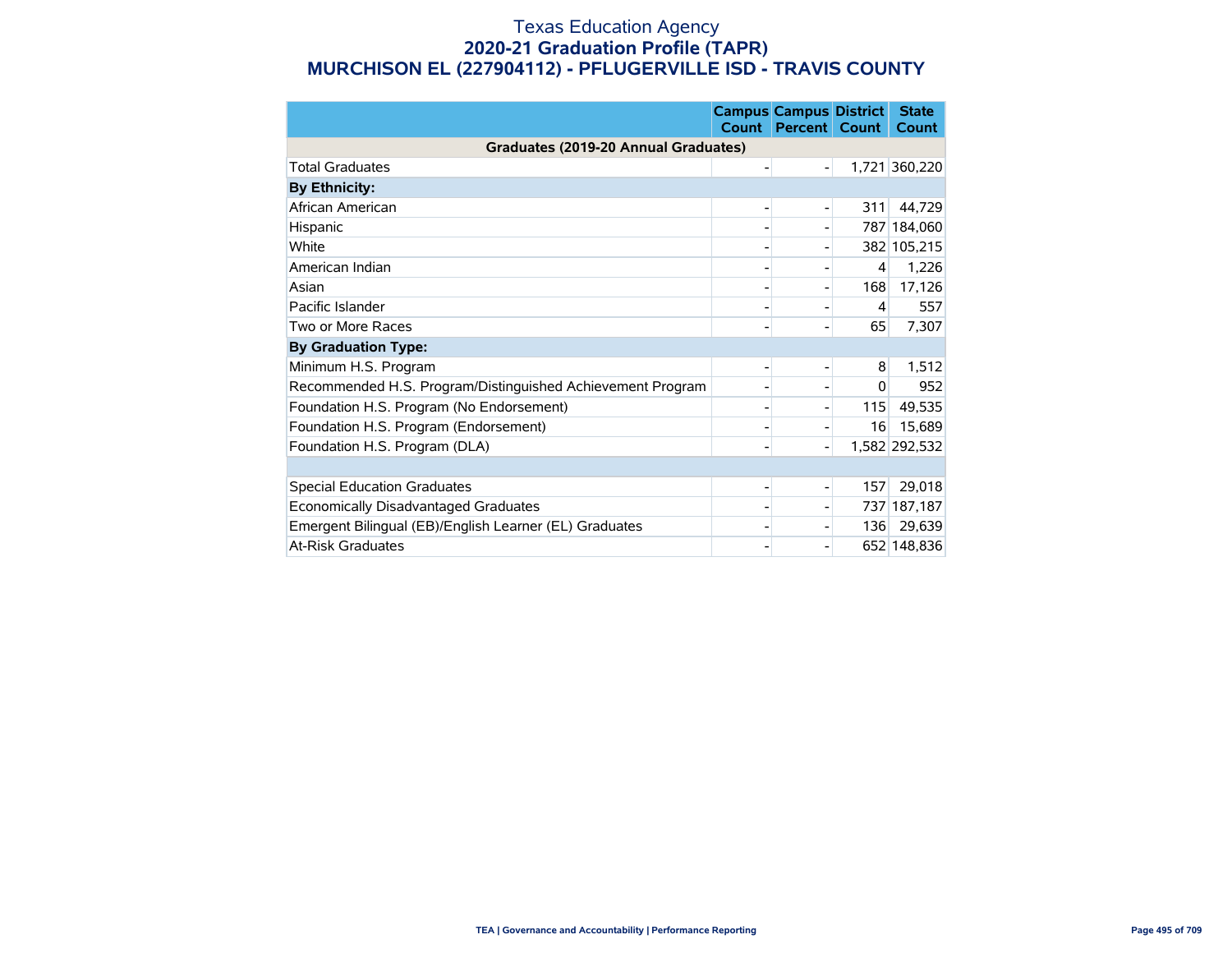## Texas Education Agency **2020-21 College, Career, and Military Readiness (CCMR) (TAPR) MURCHISON EL (227904112) - PFLUGERVILLE ISD - TRAVIS COUNTY**

**There is no data for this campus.**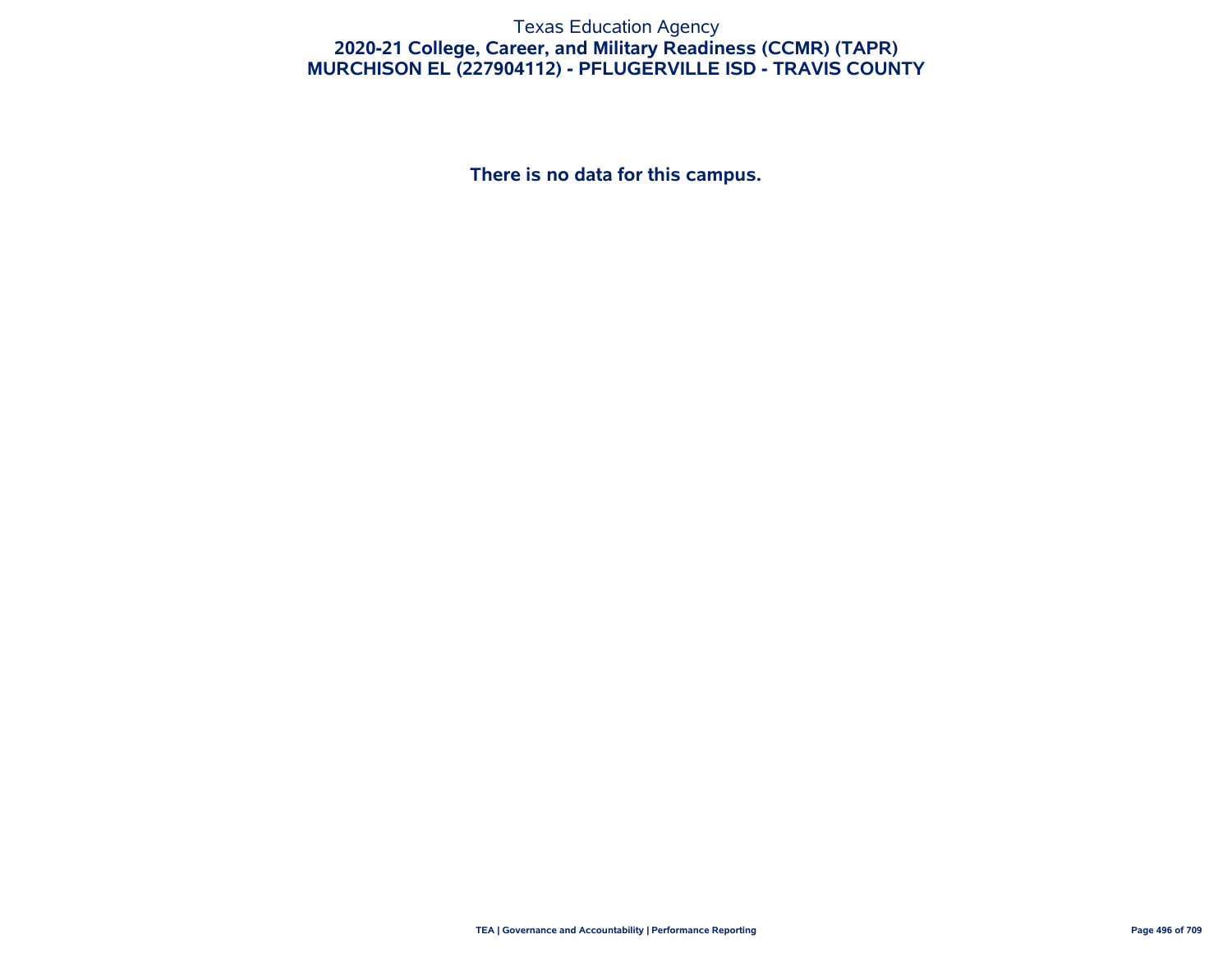#### Texas Education Agency **2020-21 CCMR-Related Indicators (TAPR) MURCHISON EL (227904112) - PFLUGERVILLE ISD - TRAVIS COUNTY**

**There is no data for this campus.**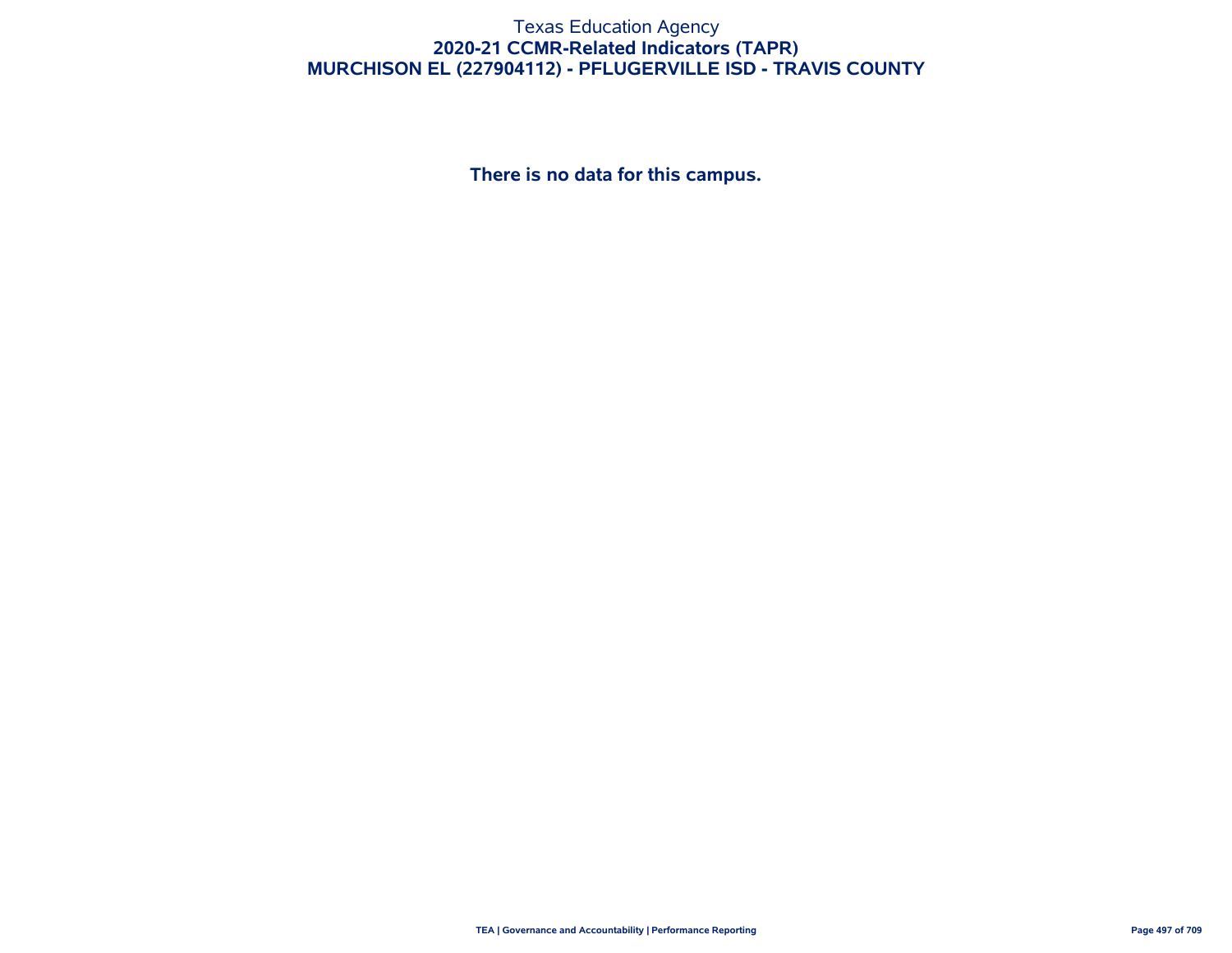#### Texas Education Agency **2020-21 Other Postsecondary Indicators (TAPR) MURCHISON EL (227904112) - PFLUGERVILLE ISD - TRAVIS COUNTY**

**There is no data for this campus.**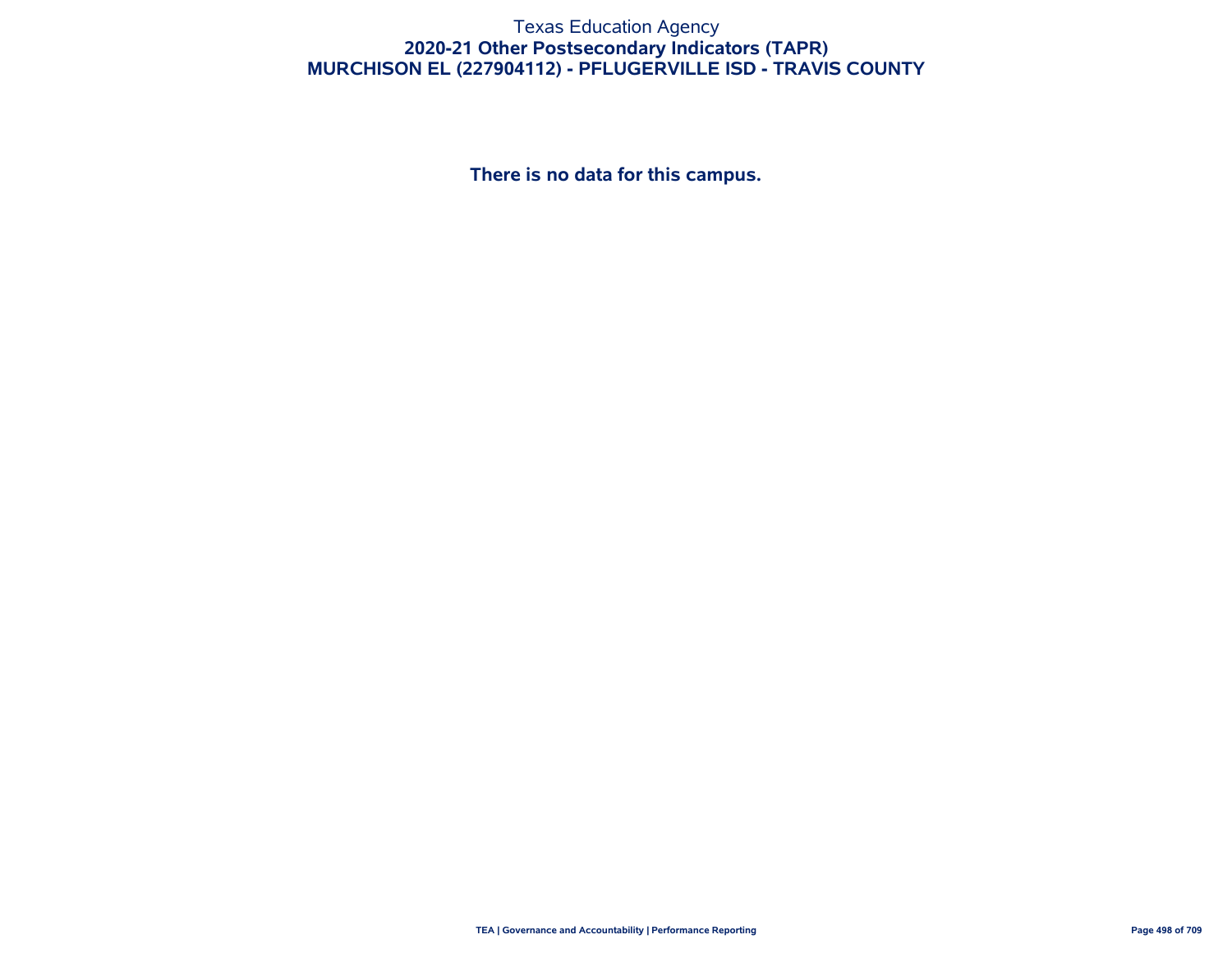|                                               |                |                               | <b>Membership</b> |                             |                |                               | <b>Enrollment</b> |                             |
|-----------------------------------------------|----------------|-------------------------------|-------------------|-----------------------------|----------------|-------------------------------|-------------------|-----------------------------|
|                                               |                | <b>Campus</b>                 |                   |                             |                | <b>Campus</b>                 |                   |                             |
| <b>Student Information</b>                    |                | <b>Count Percent District</b> |                   | <b>State</b>                |                | <b>Count Percent District</b> |                   | <b>State</b>                |
|                                               |                |                               |                   |                             |                |                               |                   |                             |
| <b>Total Students</b>                         |                |                               |                   | 827 100.0% 25,408 5,359,040 |                |                               |                   | 827 100.0% 25,436 5,371,586 |
| <b>Students by Grade:</b>                     |                |                               |                   |                             |                |                               |                   |                             |
| Early Childhood Education                     | 4              | 0.5%                          | 0.6%              | 0.3%                        | 4              | 0.5%                          | 0.7%              | 0.4%                        |
| Pre-Kindergarten                              | 21             | 2.5%                          | 2.8%              | 3.7%                        | 21             | 2.5%                          | 2.8%              | 3.7%                        |
| Kindergarten                                  | 114            | 13.8%                         | 6.7%              | 6.7%                        | 114            | 13.8%                         | 6.7%              | 6.7%                        |
| Grade 1                                       | 113            | 13.7%                         | 7.1%              | 7.1%                        | 113            | 13.7%                         | 7.1%              | 7.1%                        |
| Grade 2                                       | 140            | 16.9%                         | 6.8%              | 7.1%                        | 140            | 16.9%                         | 6.8%              | 7.1%                        |
| Grade 3                                       | 139            | 16.8%                         | 6.8%              | 7.1%                        | 139            | 16.8%                         | 6.8%              | 7.1%                        |
| Grade 4                                       | 144            | 17.4%                         | 7.2%              | 7.2%                        | 144            | 17.4%                         | 7.2%              | 7.2%                        |
| Grade 5                                       | 152            | 18.4%                         | 7.7%              | 7.4%                        | 152            | 18.4%                         | 7.7%              | 7.4%                        |
| Grade 6                                       | 0              | 0.0%                          | 7.4%              | 7.7%                        | 0              | 0.0%                          | 7.3%              | 7.7%                        |
| Grade 7                                       | 0              | 0.0%                          | 7.5%              | 7.9%                        | 0              | 0.0%                          | 7.5%              | 7.8%                        |
| Grade 8                                       | 0              | 0.0%                          | 7.8%              | 7.9%                        | 0              | 0.0%                          | 7.8%              | 7.9%                        |
| Grade 9                                       | $\mathbf{0}$   | 0.0%                          | 8.2%              | 8.1%                        | 0              | 0.0%                          | 8.2%              | 8.1%                        |
| Grade 10                                      | 0              | 0.0%                          | 8.1%              | 7.8%                        | $\pmb{0}$      | 0.0%                          | 8.1%              | 7.8%                        |
| Grade 11                                      | $\mathbf 0$    | 0.0%                          | 7.7%              | 7.2%                        | 0              | 0.0%                          | 7.6%              | 7.2%                        |
| Grade 12                                      | $\mathbf 0$    | 0.0%                          | 7.6%              | 6.8%                        | $\overline{0}$ | 0.0%                          | 7.6%              | 6.8%                        |
| <b>Ethnic Distribution:</b>                   |                |                               |                   |                             |                |                               |                   |                             |
| African American                              | 69             | 8.3%                          | 15.4%             | 12.7%                       | 69             | 8.3%                          | 15.4%             | 12.7%                       |
| Hispanic                                      | 254            | 30.7%                         | 48.2%             | 52.9%                       | 254            | 30.7%                         | 48.2%             | 52.9%                       |
| White                                         | 344            | 41.6%                         | 22.9%             | 26.5%                       | 344            | 41.6%                         | 22.9%             | 26.5%                       |
| American Indian                               | $\mathbf{1}$   | 0.1%                          | 0.2%              | 0.3%                        | $\mathbf{1}$   | 0.1%                          | 0.2%              | 0.3%                        |
| Asian                                         | 97             | 11.7%                         | 8.3%              | 4.7%                        | 97             | 11.7%                         | 8.3%              | 4.7%                        |
| Pacific Islander                              | $\overline{2}$ | 0.2%                          | 0.2%              | 0.2%                        | $\overline{2}$ | 0.2%                          | 0.2%              | 0.2%                        |
| Two or More Races                             | 60             | 7.3%                          | 4.8%              | 2.7%                        | 60             | 7.3%                          | 4.8%              | 2.7%                        |
| Sex:                                          |                |                               |                   |                             |                |                               |                   |                             |
| Female                                        | 415            | 50.2%                         | 48.4%             | 48.9%                       | 415            | 50.2%                         | 48.4%             | 48.9%                       |
| Male                                          | 412            | 49.8%                         | 51.6%             | 51.1%                       | 412            | 49.8%                         | 51.6%             | 51.1%                       |
|                                               |                |                               |                   |                             |                |                               |                   |                             |
| Economically Disadvantaged                    | 114            | 13.8%                         | 47.8%             | 60.3%                       | 114            | 13.8%                         | 47.8%             | 60.2%                       |
| Non-Educationally Disadvantaged               | 713            | 86.2%                         | 52.2%             | 39.7%                       | 713            | 86.2%                         | 52.2%             | 39.8%                       |
| Section 504 Students                          | 47             | 5.7%                          | 9.0%              | 7.2%                        | 47             | 5.7%                          | 9.0%              | 7.2%                        |
| <b>EB Students/EL</b>                         | 93             | 11.2%                         | 23.5%             | 20.7%                       | 93             | 11.2%                         | 23.5%             | 20.6%                       |
| Students w/ Disciplinary Placements (2019-20) | $\mathbf 0$    | 0.0%                          | 1.3%              | 1.2%                        |                |                               |                   |                             |
| Students w/ Dyslexia                          | 21             | 2.5%                          | 4.7%              | 4.5%                        | 21             | 2.5%                          | 4.7%              | 4.5%                        |
| <b>Foster Care</b>                            | $\overline{2}$ | 0.2%                          | 0.3%              | 0.3%                        | $\overline{2}$ | 0.2%                          | 0.3%              | 0.3%                        |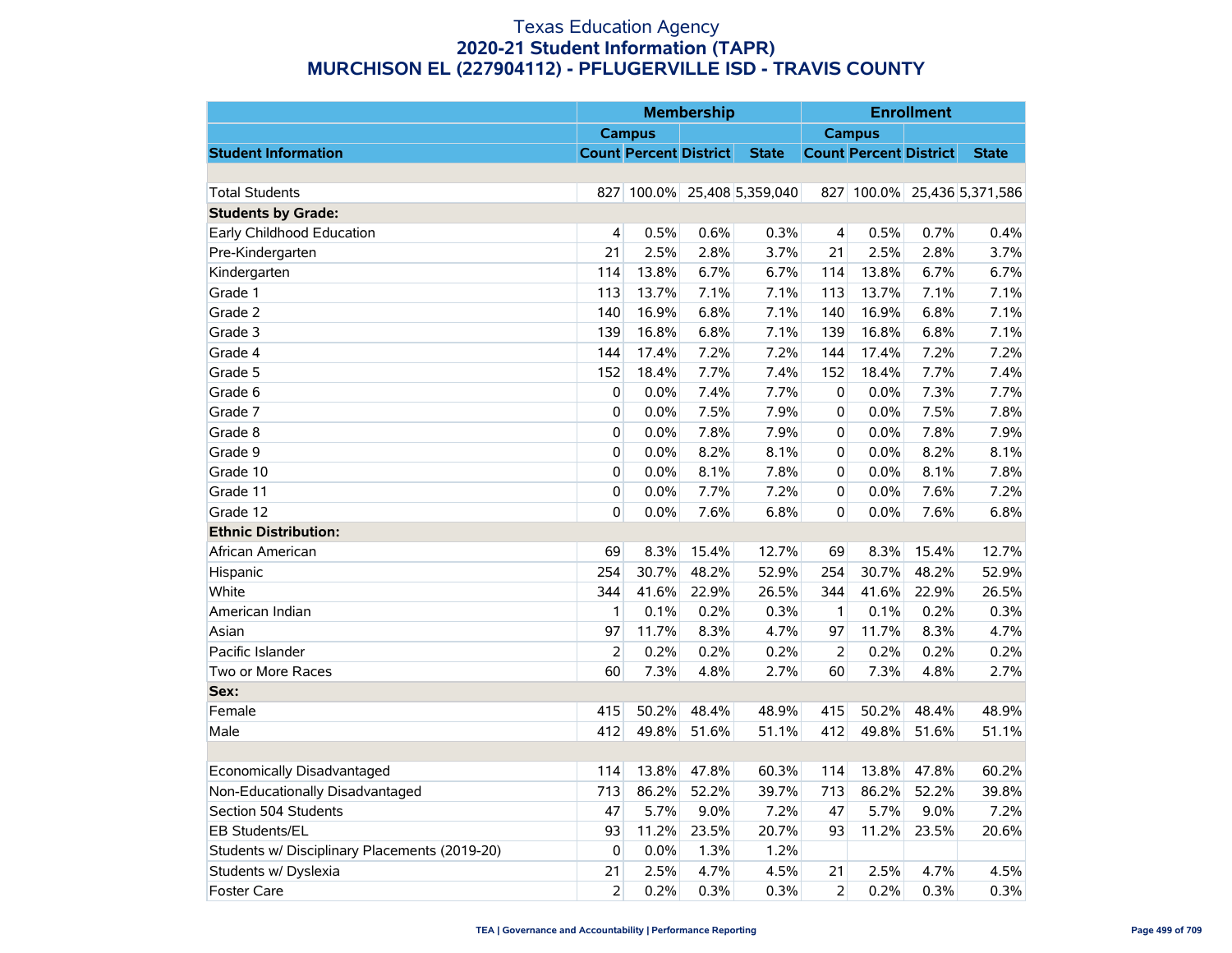|                                                                          |             |                               | <b>Membership</b> |              |             |               | <b>Enrollment</b>             |              |
|--------------------------------------------------------------------------|-------------|-------------------------------|-------------------|--------------|-------------|---------------|-------------------------------|--------------|
|                                                                          |             | <b>Campus</b>                 |                   |              |             | <b>Campus</b> |                               |              |
| <b>Student Information</b>                                               |             | <b>Count Percent District</b> |                   | <b>State</b> |             |               | <b>Count Percent District</b> | <b>State</b> |
| <b>Homeless</b>                                                          | 0           | 0.0%                          | 0.9%              | 1.1%         | $\mathbf 0$ | 0.0%          | 0.9%                          | 1.1%         |
| Immigrant                                                                | 15          | 1.8%                          | 2.4%              | 2.0%         | 15          | 1.8%          | 2.4%                          | 2.0%         |
| Migrant                                                                  | $\mathbf 0$ | 0.0%                          | 0.0%              | 0.3%         | 0           | 0.0%          | 0.0%                          | 0.3%         |
| Title I                                                                  | $\mathbf 0$ | 0.0%                          | 70.8%             | 64.5%        | 0           | 0.0%          | 70.8%                         | 64.5%        |
| Military Connected                                                       | 39          | 4.7%                          | 4.9%              | 2.7%         | 39          | 4.7%          | 4.9%                          | 2.7%         |
| At-Risk                                                                  | 297         | 35.9%                         | 51.6%             | 49.2%        | 297         | 35.9%         | 51.5%                         | 49.1%        |
| <b>Students by Instructional Program:</b>                                |             |                               |                   |              |             |               |                               |              |
| <b>Bilingual/ESL Education</b>                                           | 87          | 10.5%                         | 23.5%             | 21.0%        | 87          | 10.5%         | 23.4%                         | 20.9%        |
| Gifted and Talented Education                                            | 37          | 4.5%                          | 7.9%              | 8.3%         | 37          | 4.5%          | 7.9%                          | 8.3%         |
| <b>Special Education</b>                                                 | 60          | 7.3%                          | 12.1%             | 11.1%        | 60          | 7.3%          | 12.2%                         | 11.3%        |
| Students with Disabilities by Type of Primary Disability:                |             |                               |                   |              |             |               |                               |              |
| <b>Total Students with Disabilities</b>                                  | 60          |                               |                   |              |             |               |                               |              |
| By Type of Primary Disability<br>Students with Intellectual Disabilities | $***$       | $**$                          | 42.4%             | 42.5%        |             |               |                               |              |
| Students with Physical Disabilities                                      | 31          | 51.7%                         | 22.7%             | 21.3%        |             |               |                               |              |
| <b>Students with Autism</b>                                              | 9           | 15.0%                         | 15.3%             | 14.1%        |             |               |                               |              |
| Students with Behavioral Disabilities                                    | 11          | 18.3%                         | 17.8%             | 20.6%        |             |               |                               |              |
| Students with Non-Categorical Early Childhood                            | $\ast$      | $\ast$                        | 1.7%              | 1.5%         |             |               |                               |              |
| Mobility (2019-20):                                                      |             |                               |                   |              |             |               |                               |              |
| <b>Total Mobile Students</b>                                             | 48          | 6.5%                          | 11.0%             | 13.8%        |             |               |                               |              |
| By Ethnicity:<br>African American                                        | 7           | 1.0%                          | 2.5%              | 2.8%         |             |               |                               |              |
| Hispanic                                                                 | 11          | 1.5%                          | 5.6%              | 7.1%         |             |               |                               |              |
| White                                                                    | 20          | 2.7%                          | 1.9%              | 3.1%         |             |               |                               |              |
| American Indian                                                          | 0           | 0.0%                          | 0.0%              | 0.1%         |             |               |                               |              |
| Asian                                                                    | 3           | 0.4%                          | 0.5%              | 0.4%         |             |               |                               |              |
| Pacific Islander                                                         | $\mathbf 0$ | 0.0%                          | 0.0%              | 0.0%         |             |               |                               |              |
| Two or More Races                                                        | 7           | 1.0%                          | 0.5%              | 0.4%         |             |               |                               |              |
| Count and Percent of Special Ed Students who are Mobile                  | 10          | 16.7%                         | 13.0%             | 16.5%        |             |               |                               |              |
| Count and Percent of EB Students/EL who are Mobile                       | 5           | 8.5%                          | 11.8%             | 13.6%        |             |               |                               |              |
| Count and Percent of Econ Dis Students who are Mobile                    | 18          | 17.1%                         | 13.9%             | 16.0%        |             |               |                               |              |
| Student Attrition (2019-20):                                             |             |                               |                   |              |             |               |                               |              |
| <b>Total Student Attrition</b>                                           | 94          | 12.7%                         | 17.4%             | 16.6%        |             |               |                               |              |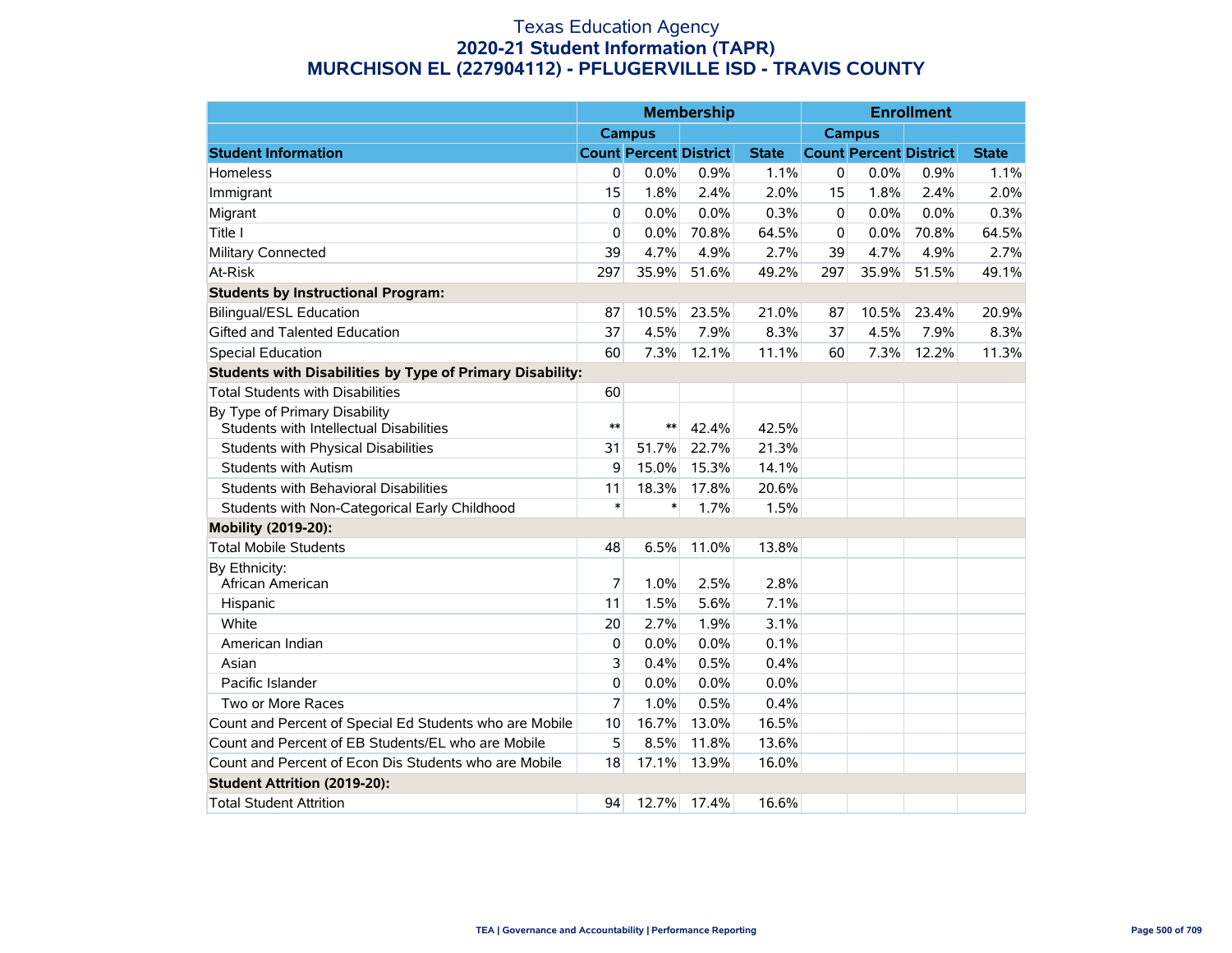|                                                                                  | --Non-Special<br><b>Education Rates--</b> |         |              | ---Special Education<br>Rates--- |  |              |
|----------------------------------------------------------------------------------|-------------------------------------------|---------|--------------|----------------------------------|--|--------------|
| <b>Student</b><br><b>Information Campus District State Campus District State</b> |                                           |         |              |                                  |  |              |
| <b>Retention Rates by Grade:</b>                                                 |                                           |         |              |                                  |  |              |
| Kindergarten                                                                     | 1.8%                                      |         | $0.6\%$ 1.4% | $0.0\%$                          |  | $1.6\%$ 4.8% |
| Grade 1                                                                          | $0.8\%$                                   | $0.9\%$ | 1.9%         | $0.0\%$                          |  | 1.8% 3.2%    |
| Grade 2                                                                          | $0.0\%$                                   | 0.3%    | 1.0%         | $0.0\%$                          |  | $0.5\%$ 1.4% |
| Grade 3                                                                          | $0.0\%$                                   |         | $0.2\%$ 0.5% | $0.0\%$                          |  | $0.4\%$ 0.6% |
| Grade 4                                                                          | $0.0\%$                                   | $0.0\%$ | 0.3%         | $0.0\%$                          |  | $0.7\%$ 0.4% |
| Grade 5                                                                          | 0.9%                                      |         | $0.1\%$ 0.2% | $0.0\%$                          |  | $0.0\%$ 0.3% |
| Grade 6                                                                          |                                           |         | $0.2\%$ 0.2% | -                                |  | $0.0\%$ 0.3% |
| Grade 7                                                                          | -                                         |         | $0.1\%$ 0.3% | -                                |  | $0.0\%$ 0.3% |
| Grade 8                                                                          |                                           |         | $0.2\%$ 0.2% | $\overline{\phantom{0}}$         |  | $0.0\%$ 0.4% |
| Grade 9                                                                          |                                           |         | $0.4\%$ 4.7% |                                  |  | $0.0\%$ 7.8% |

Class Size Averages by Grade and Subject (Derived from teacher responsibility records):

| <b>Class Size</b><br><b>Information</b> | <b>Campus District State</b> |      |      |  |  |
|-----------------------------------------|------------------------------|------|------|--|--|
| Elementary:                             |                              |      |      |  |  |
| Kindergarten                            | 19.2                         | 17.5 | 17.7 |  |  |
| Grade 1                                 | 18.5                         | 17.6 | 18.0 |  |  |
| Grade 2                                 | 19.9                         | 17.9 | 18.0 |  |  |
| Grade 3                                 | 19.7                         | 18.9 | 18.2 |  |  |
| Grade 4                                 | 20.3                         | 19.0 | 18.3 |  |  |
| Grade 5                                 | 21.7                         | 20.4 | 19.8 |  |  |
| Grade 6                                 |                              | 18.7 | 19.4 |  |  |
| Secondary:                              |                              |      |      |  |  |
| English/Language Arts                   |                              | 15.2 | 15.7 |  |  |
| Foreign Languages                       |                              | 18.4 | 17.8 |  |  |
| Mathematics                             |                              | 17.7 | 16.9 |  |  |
| Science                                 |                              | 18.9 | 17.9 |  |  |
| Social Studies                          |                              | 19.8 | 18.3 |  |  |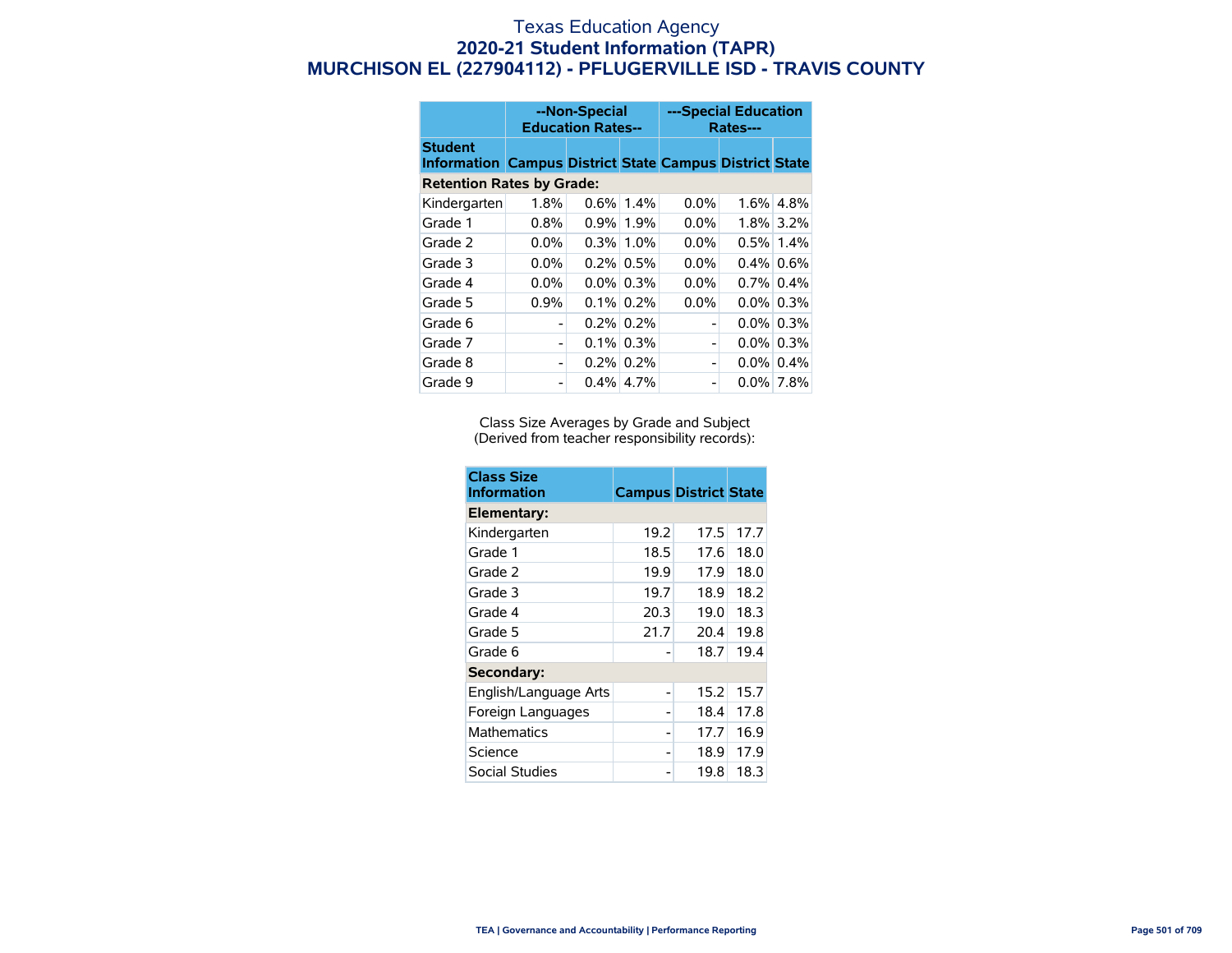|                                               | --------- Campus ---------            |        |        |               |  |  |
|-----------------------------------------------|---------------------------------------|--------|--------|---------------|--|--|
| <b>Staff Information</b>                      | <b>Count/Average Percent District</b> |        |        | <b>State</b>  |  |  |
|                                               |                                       |        |        |               |  |  |
| <b>Total Staff</b>                            | 75.6                                  | 100.0% | 100.0% | 100.0%        |  |  |
|                                               |                                       |        |        |               |  |  |
| <b>Professional Staff:</b>                    | 62.9                                  | 83.3%  | 69.0%  | 64.3%         |  |  |
| Teachers                                      | 53.4                                  | 70.6%  | 52.8%  | 49.6%         |  |  |
| Professional Support                          | 6.6                                   | 8.7%   | 11.7%  | 10.6%         |  |  |
| Campus Administration (School Leadership)     | 3.0                                   | 4.0%   | 2.9%   | 3.0%          |  |  |
| <b>Educational Aides:</b>                     | 12.6                                  | 16.7%  | 11.3%  | 10.6%         |  |  |
| <b>Librarians and Counselors (Headcount):</b> |                                       |        |        |               |  |  |
| <b>Full-time Librarians</b>                   | 1.0                                   | n/a    | 31.0   | 4,290.0       |  |  |
| Part-time Librarians                          | 0.0                                   | n/a    | 0.0    | 582.0         |  |  |
| <b>Full-time Counselors</b>                   | 1.0                                   | n/a    |        | 61.0 13,211.0 |  |  |
| Part-time Counselors                          | 0.0                                   | n/a    | 5.0    | 1,126.0       |  |  |
|                                               |                                       |        |        |               |  |  |
| Total Minority Staff:                         | 19.0                                  | 25.1%  | 42.5%  | 51.5%         |  |  |
| <b>Teachers by Ethnicity:</b>                 |                                       |        |        |               |  |  |
| African American                              | 4.0                                   | 7.5%   | 8.1%   | 11.1%         |  |  |
| Hispanic                                      | 10.0                                  | 18.7%  | 22.8%  | 28.4%         |  |  |
| White                                         | 39.4                                  | 73.8%  | 64.4%  | 56.9%         |  |  |
| American Indian                               | 0.0                                   | 0.0%   | 0.2%   | 0.3%          |  |  |
| Asian                                         | 0.0                                   | 0.0%   | 1.7%   | 1.8%          |  |  |
| Pacific Islander                              | 0.0                                   | 0.0%   | 0.4%   | 0.2%          |  |  |
| Two or More Races                             | 0.0                                   | 0.0%   | 2.3%   | 1.2%          |  |  |
| <b>Teachers by Sex:</b>                       |                                       |        |        |               |  |  |
| <b>Males</b>                                  | 4.3                                   | 8.1%   | 23.9%  | 23.8%         |  |  |
| Females                                       | 49.1                                  | 91.9%  | 76.1%  | 76.2%         |  |  |
| <b>Teachers by Highest Degree Held:</b>       |                                       |        |        |               |  |  |
| No Degree                                     | 0.0                                   | 0.0%   | 3.7%   | 1.2%          |  |  |
| <b>Bachelors</b>                              | 39.0                                  | 73.1%  | 68.2%  | 73.0%         |  |  |
| <b>Masters</b>                                | 13.4                                  | 25.1%  | 27.5%  | 25.0%         |  |  |
| Doctorate                                     | 1.0                                   | 1.9%   | 0.6%   | 0.7%          |  |  |
| <b>Teachers by Years of Experience:</b>       |                                       |        |        |               |  |  |
| <b>Beginning Teachers</b>                     | 1.0                                   | 1.9%   | 3.5%   | 6.7%          |  |  |
| 1-5 Years Experience                          | 8.3                                   | 15.6%  | 29.3%  | 27.8%         |  |  |
| 6-10 Years Experience                         | 10.0                                  | 18.8%  | 21.7%  | 20.3%         |  |  |
| 11-20 Years Experience                        | 23.1                                  | 43.2%  | 30.8%  | 29.1%         |  |  |
| 21-30 Years Experience                        | 10.0                                  | 18.7%  | 12.1%  | 13.0%         |  |  |
| Over 30 Years Experience                      | 1.0                                   | 1.9%   | 2.6%   | 3.1%          |  |  |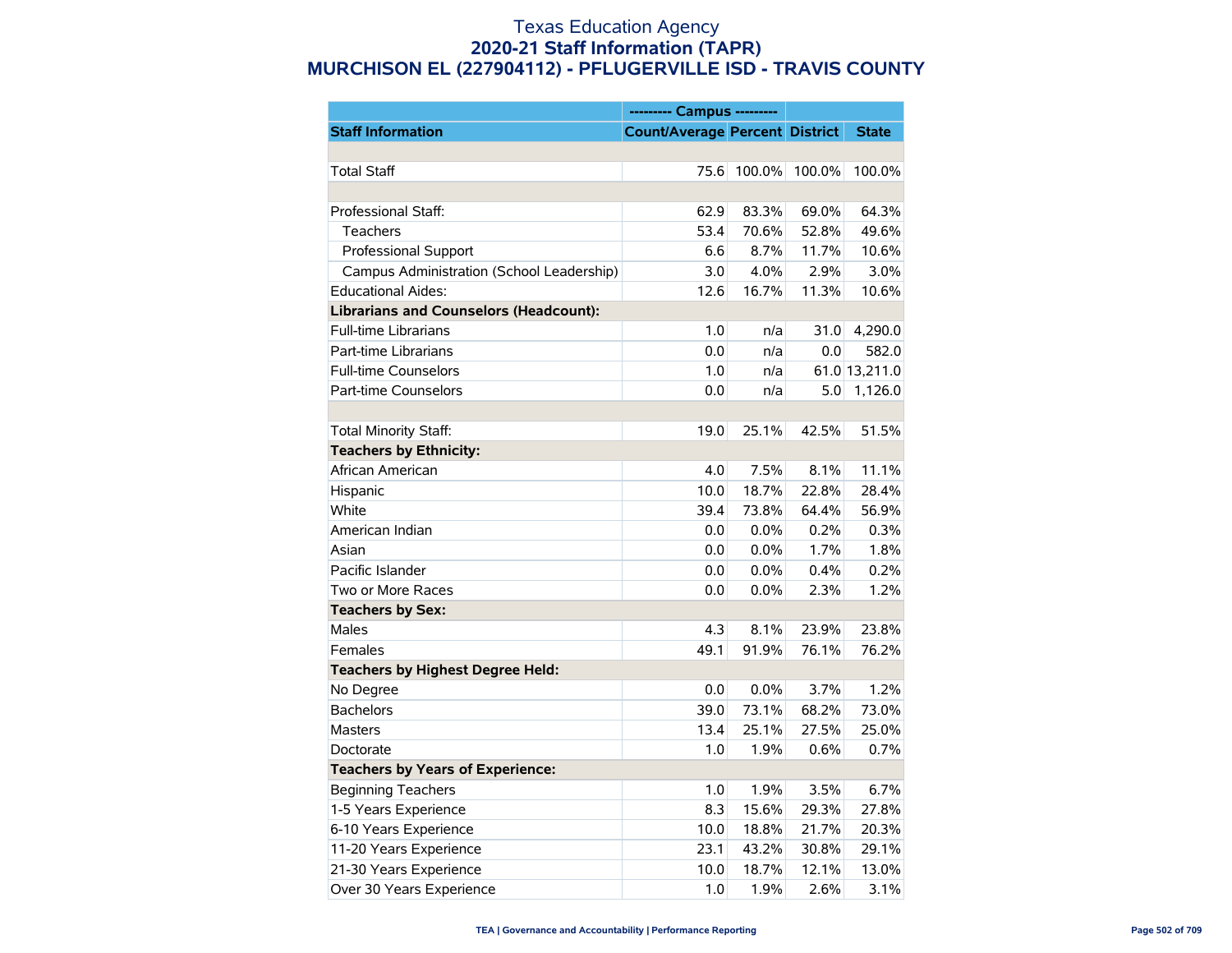|                                | --------- Campus ---------           |      |  |  |
|--------------------------------|--------------------------------------|------|--|--|
| <b>Staff Information</b>       | Count/Average Percent District State |      |  |  |
|                                |                                      |      |  |  |
| Number of Students per Teacher | 15.5<br>13.4<br>n/a                  | 14.5 |  |  |

| <b>Staff Information</b>                                             | <b>Campus</b> | <b>District</b> | <b>State</b> |  |  |  |
|----------------------------------------------------------------------|---------------|-----------------|--------------|--|--|--|
| <b>Experience of Campus Leadership:</b>                              |               |                 |              |  |  |  |
| Average Years Experience of Principals                               | 1.0           | 7.5             | 6.4          |  |  |  |
| Average Years Experience of Principals with District                 | 1.0           | 6.5             | 5.5          |  |  |  |
| Average Years Experience of Assistant Principals                     | 8.0           | 6.2             | 5.5          |  |  |  |
| Average Years Experience of Assistant Principals with District       | 2.5           | 4.8             | 4.8          |  |  |  |
|                                                                      |               |                 |              |  |  |  |
| Average Years Experience of Teachers:                                | 13.4          | 11.1            | 11.2         |  |  |  |
| Average Years Experience of Teachers with District:                  | 8.4           | 6.0             | 7.2          |  |  |  |
| Average Teacher Salary by Years of Experience (regular duties only): |               |                 |              |  |  |  |
| <b>Beginning Teachers</b>                                            | \$50,125      | \$55,645        | \$50,849     |  |  |  |
| 1-5 Years Experience                                                 | \$52,412      | \$52,921        | \$53,288     |  |  |  |
| 6-10 Years Experience                                                | \$53,921      | \$54,713        | \$56,282     |  |  |  |
| 11-20 Years Experience                                               | \$57,207      | \$58,228        | \$59,900     |  |  |  |
| 21-30 Years Experience                                               | \$70,778      | \$63,766        | \$64,637     |  |  |  |
| Over 30 Years Experience                                             | \$71,913      | \$67,672        | \$69,974     |  |  |  |
| Average Actual Salaries (regular duties only):                       |               |                 |              |  |  |  |
| <b>Teachers</b>                                                      | \$58,525      | \$56,737        | \$57,641     |  |  |  |
| Professional Support                                                 | \$64,723      | \$67,814        | \$68,030     |  |  |  |
| Campus Administration (School Leadership)                            | \$75,047      | \$82,397        | \$83.424     |  |  |  |
|                                                                      |               |                 |              |  |  |  |
| Instructional Staff Percent:                                         | n/a           | 70.9%           | 64.6%        |  |  |  |
|                                                                      |               |                 |              |  |  |  |
| Contracted Instructional Staff (not incl. above):                    | 0.0           | 0.0             | 5,731.4      |  |  |  |

|                                          | ----- Campus ----- |                         |       |              |  |
|------------------------------------------|--------------------|-------------------------|-------|--------------|--|
| <b>Program Information</b>               | <b>Count</b>       | <b>Percent District</b> |       | <b>State</b> |  |
| Teachers by Program (population served): |                    |                         |       |              |  |
| <b>Bilingual/ESL Education</b>           | 0.0                | $0.0\%$                 | 10.2% | 6.2%         |  |
| Career and Technical Education           | 0.0                | $0.0\%$                 | 4.2%  | 5.1%         |  |
| <b>Compensatory Education</b>            | 1.0                | 1.9%                    | 1.6%  | 2.8%         |  |
| Gifted and Talented Education            | 0.0                | $0.0\%$                 | 2.4%  | 1.8%         |  |
| <b>Regular Education</b>                 | 45.2               | 84.7%                   | 67.5% | 71.0%        |  |
| <b>Special Education</b>                 | 7.2                | 13.4%                   | 13.8% | 9.4%         |  |
| Other                                    | 0.0                | $0.0\%$                 | 0.2%  | 3.6%         |  |